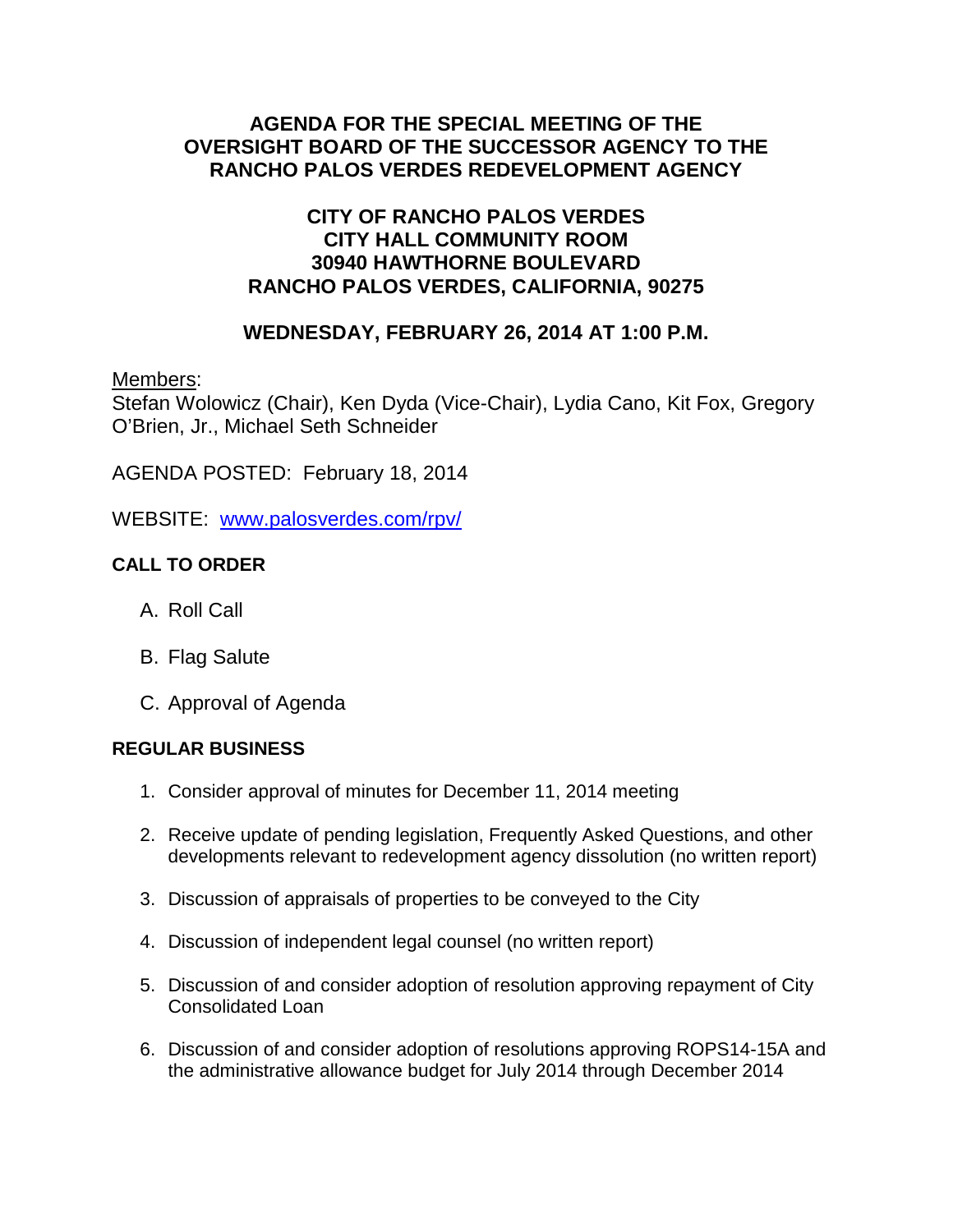- 7. Receipt of final resolution making the finding that the City's Consolidated Loan was made for legitimate redevelopment purposes, and discussion of the resolution process
- 8. Public comment for items not on the agenda (no written report)
- 9. Member suggested agenda items for future meetings (no written report)
- 10.Consider future meeting schedule and updated timeline

### 11.Adjournment

SUPPORTING DOCUMENTATION: Supporting documentation can be obtained at the following locations during normal business hours: Rancho Palos Verdes City Hall, Finance & Information Technology Department, 30940 Hawthorne Boulevard, Rancho Palos Verdes, CA 90275. You can also view the agenda and staff reports and related documents at the Successor Agency's website [www.palosverdes.com/RPV.](http://www.palosverdes.com/RPV)

AMERICAN WITH DISABILITIES ACT: In compliance with the Americans with Disabilities Act of 1990, if you require a disability-related modification or accommodation to attend or participate in this meeting, including auxiliary aids or services, please call the City Clerk's Office at (310) 544-5208 at least 48 hours prior to the meeting.

Written materials, including emails, submitted to the Oversight Board are public records and may be posted on the Successor Agency's website. Accordingly, you may wish to omit personal information from your oral presentation or written materials as it may become part of the public record regarding an agendized item.

Materials related to an item on this Agenda submitted to the Oversight Board after distribution of the agenda packet are available for public inspection at the front counter of the lobby of the City Hall Administration Building at 30940 Hawthorne Boulevard, Rancho Palos Verdes during normal business hours.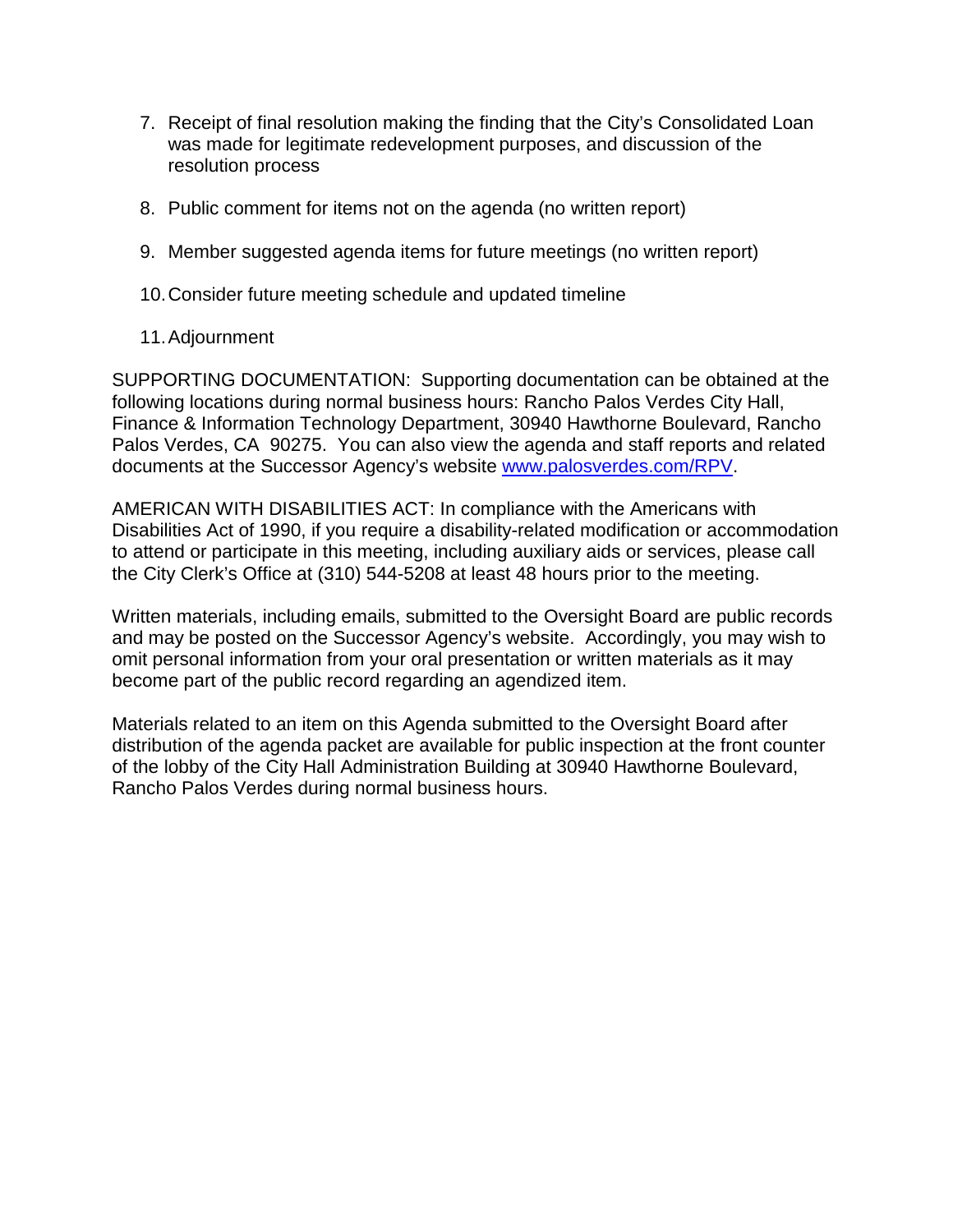#### **MINUTES FOR THE SPECIAL MEETING OF THE OVERSIGHT BOARD OF THE SUCCESSOR AGENCY TO THE RANCHO PALOS VERDES REDEVELOPMENT AGENCY**

#### **CITY OF RANCHO PALOS VERDES CITY HALL COMMUNITY ROOM 30940 HAWTHORNE BOULEVARD RANCHO PALOS VERDES, CALIFORNIA, 90275**

#### **WEDNESDAY, DECEMBER 11, 2013**

### **CALL TO ORDER**

Chair Wolowicz called the meeting to order at approximately 1:02 p.m. in the Community Room at Rancho Palos Verdes City Hall for the purpose of conducting business pursuant to the Agenda.

### **A. ROLL CALL**

Roll call was answered as follows:

PRESENT: Cano, Fox, O'Brien, and Chair Wolowicz ABSENT: Vice-Chair Dyda and Schneider

Also present were Deputy Director of Finance and Information Technology Downs, Senior Administrative Analyst Mills, and Successor Agency Legal Counsel Carol Lynch and Robin Harris (via conference phone) of Richards Watson and Gershon.

# **B. FLAG SALUTE**

Member Cano led the Board in the Pledge of Allegiance.

# **C. APPROVAL OF AGENDA**

Member Cano moved to approve the agenda, amended to hear item #4 immediately after item #1, and Member Fox seconded.

Hearing no objection, Chair Wolowicz ordered approval of the agenda as amended.

#### **REGULAR BUSINESS**

**1. CONSIDER APPROVAL OF MINUTES FOR SEPTEMBER 18, 2013 MEETING**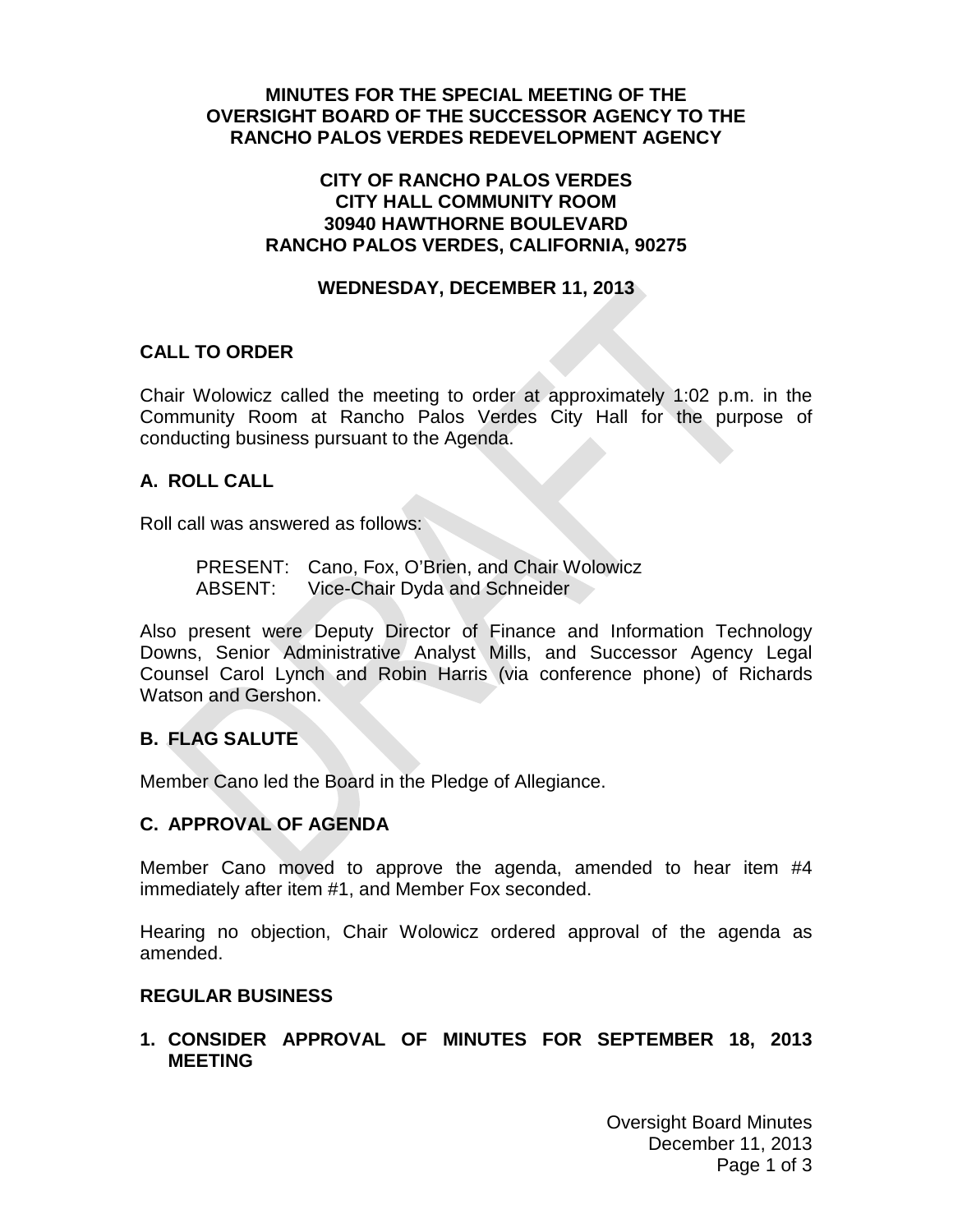Member Fox moved to approve the September 18, 2013 minutes as presented, and Member Cano seconded.

Hearing no objection, Chair Wolowicz ordered approval of the September 18, 2013 minutes as presented.

#### **2. RECEIVE UPDATE OF PENDING LEGISLATION, FREQUENTLY ASKED QUESTIONS, AND OTHER DEVELOPMENTS RELEVANT TO REDEVELOPMENT AGENCY DISSOLUTION**

Staff agreed to provide an update by email to the entire Oversight Board.

# **3. DISCUSSION OF REAL PROPERTY APPRAISAL PROCESS**

Continued to next meeting agenda (tentatively February 12, 2014).

### **4. DISCUSSION OF AND CONSIDER ISSUING FINDING REGARDING CITY CONSOLIDATED LOAN**

Late correspondence was distributed for this item. Staff provided brief oral comments. Both Staff and legal counsel answered Member questions.

The proposed resolution was amended for Section 3 to include the following statements.

- A. All documents necessary for the Oversight Board to makes the finding have been provided.
- B. No documents relevant to the Oversight Board finding have been omitted from presentation to the Oversight Board.
- C. The documents presented to the Oversight Board on December 11, 2013 support the Oversight Board's finding.

Member O'Brien moved to adopt the resolution, as amended, finding that the City loans to the former Redevelopment Agency were made for legitimate redevelopment purposes. Member Cano seconded the motion.

Staff agreed to notify the Oversight Board if anything comes to the attention of either Staff or legal counsel that would impact the Oversight Board's finding.

The motion passed on the following roll call vote: AYES: Cano, Fox, O'Brien, and Chair Wolowicz NOES: None

The Oversight Board adopted Resolution OB 2013-09, A RESOLUTION OF THE OVERSIGHT BOARD OF THE SUCCESSOR AGENCY TO THE RANCHO PALOS VERDES REDEVELOPMENT AGENCY MAKING A FINDING THAT THE CONSOLIDATED LOAN AGREEMENT BETWEEN THE FORMER RANCHO PALOS VERDES REDEVELOPMENT AGENCY AND THE CITY OF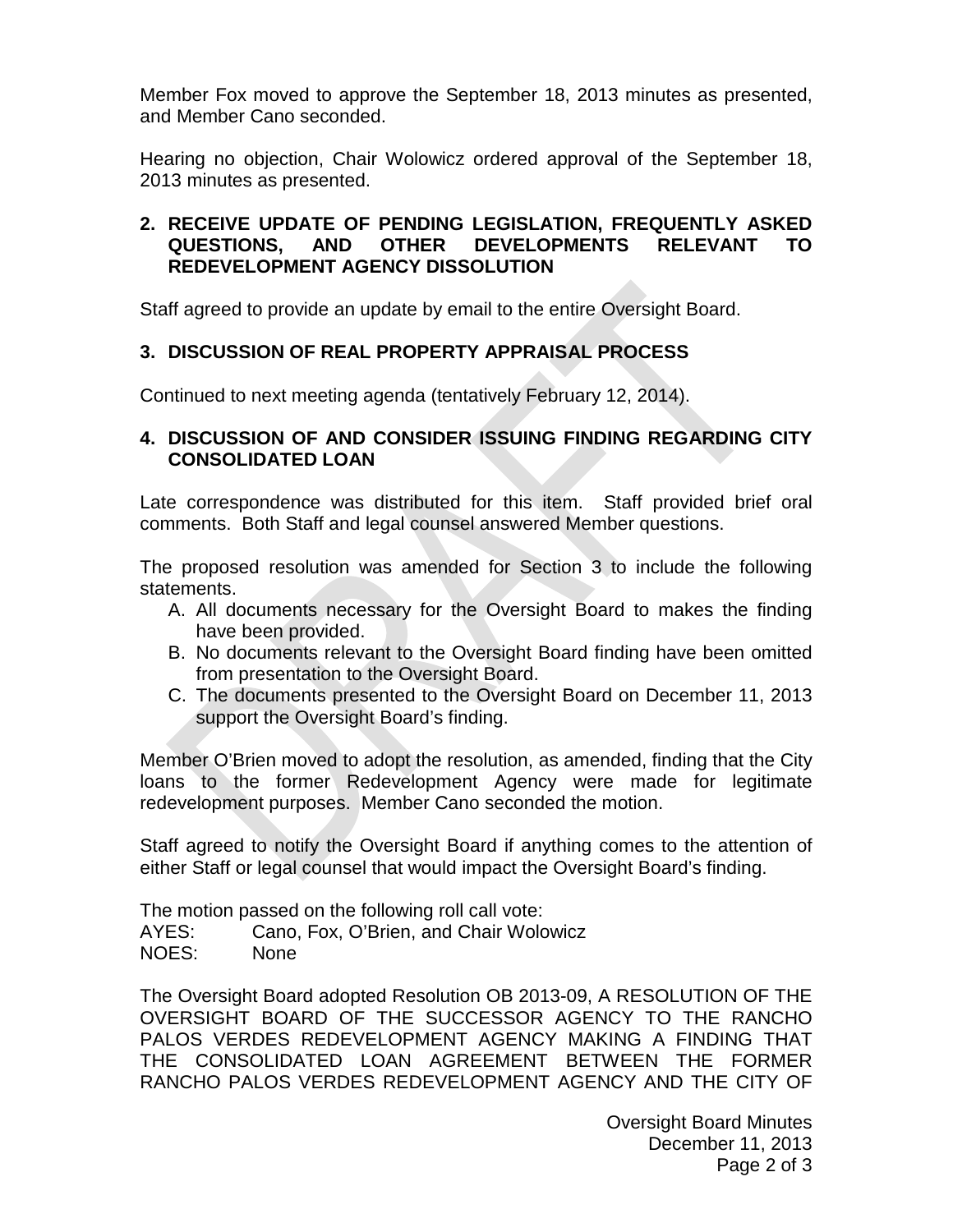RANCHO PALOS VERDES WAS FOR LEGITIMATE REDEVELOPMENT PURPOSES, DETERMINING THAT ADOPTION OF THIS RESOLUTION IS EXEMPT FROM THE CALIFORNIA ENVIRONMENTAL QUALITY ACT, AND TAKING CERTAIN ACTIONS IN CONNECTION THEREWITH.

# **5. PUBLIC COMMENT FOR ITEMS NOT ON THE AGENDA**

None.

## **6. MEMBER SUGGESTED AGENDA ITEMS FOR FUTURE MEETINGS**

Chair Wolowicz requested that discussion of retention of independent legal counsel be added to the next agenda.

# **7. CONSIDER FUTURE MEETING SCHEDULE AND UPDATED TIMELINE**

The next meeting date has been tentatively scheduled for February 12, 2014.

### **8. ADJOURNMENT**

Hearing no objection, Chair Wolowicz ordered the meeting adjourned at approximately 1:42 p.m.

ATTEST:

**\_\_\_\_\_\_\_\_\_\_\_\_\_\_\_\_\_\_\_\_\_\_\_\_\_\_\_ \_\_\_\_\_\_\_\_\_\_\_\_\_\_\_\_\_\_\_\_\_\_\_\_\_\_\_\_\_\_\_\_** Steve Wolowicz, Chair Kathryn Downs, Recording Person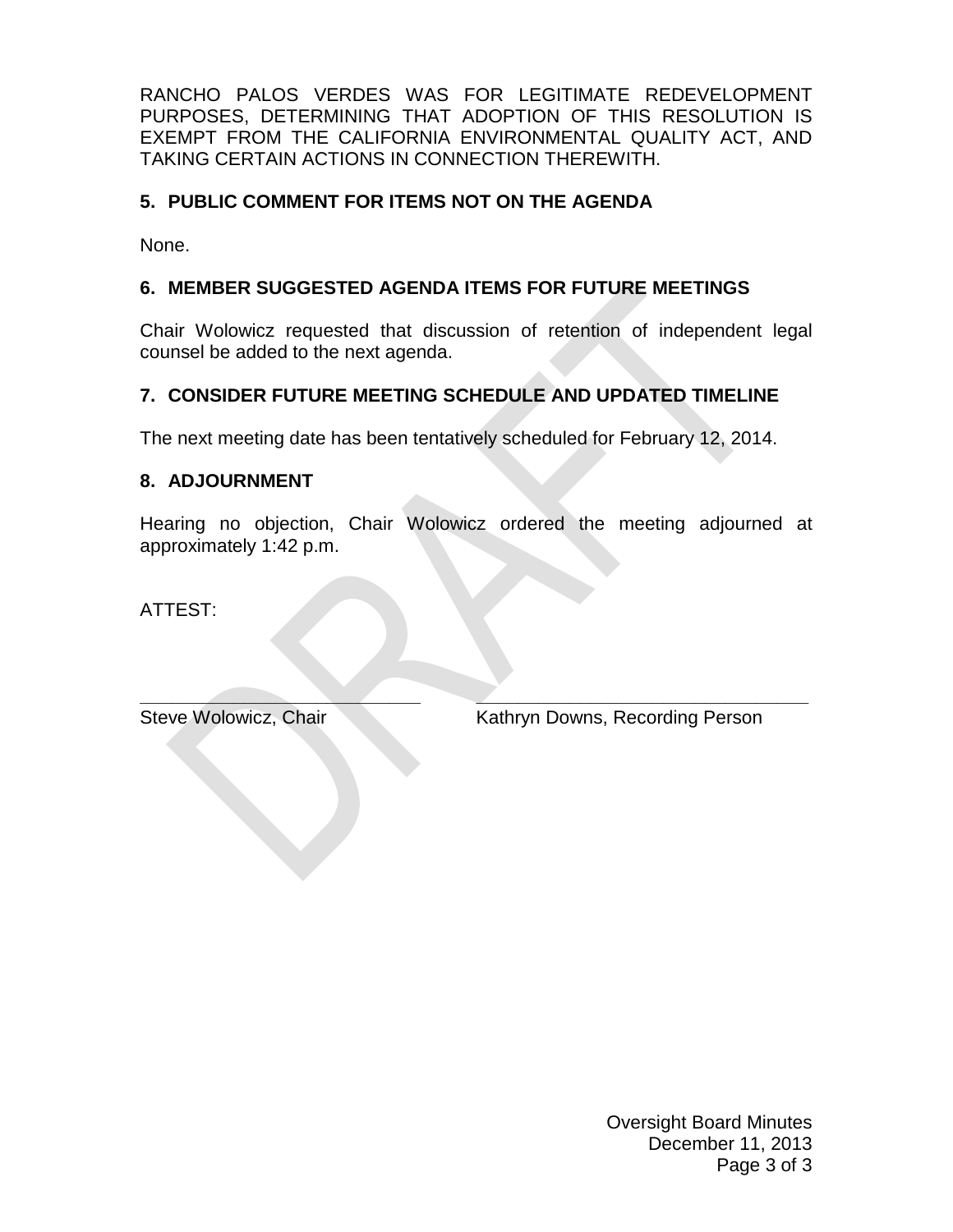

# **MEMORANDUM**

| TO:                       | HONORABLE CHAIR AND MEMBERS OF THE OVERSIGHT BOARD                                                       |
|---------------------------|----------------------------------------------------------------------------------------------------------|
|                           | OF THE SUCCESSOR AGENCY TO THE RANCHO PALOS VERDES                                                       |
|                           | <b>REDEVELOPMENT AGENCY</b>                                                                              |
| <b>FROM:</b>              | <b>CAROL LYNCH AND ROBIN HARRIS, SUCCESSOR AGENCY LEGAL</b>                                              |
|                           | <b>COUNSEL</b>                                                                                           |
| DATE:                     | <b>FEBRUARY 26, 2014</b>                                                                                 |
| <b>SUBJECT:</b>           | APPRAISALS OF PROPERTIES TO BE CONVEYED TO THE CITY                                                      |
| <b>Staff Coordinator:</b> | Kathryn Downs, Deputy Director of Finance & Information<br>Technology of the City of Rancho Palos Verdes |

#### **RECOMMENDATION**

Defer action on obtaining property appraisals until the Department of Finance approves the Long- Range Property Management Plan, and it is determined whether the Department of Finance will require appraisals.

#### **BACKGROUND AND DISCUSSION**

On September 18, 2013, the Oversight Board approved the Long Range Property Management Plan ("LRPMP") by its Resolution No. OB 2013-08, and Successor Agency Staff transmitted Resolution No. OB 2013-08 and the LRPMP to the Department of Finance ("DOF") for its review and approval. The DOF has not yet taken action on the LRPMP.

The LRPMP identifies a number of Successor Agency properties for transfer to the City as governmental use properties. The LRPMP does not specify what, if any, compensation the City will be required to pay for such governmental use properties. The DOF has not provided clear guidance regarding whether it will require cities to pay for governmental use properties, or whether an appraisal of governmental use properties will be required. However, Successor Agency legal counsel is aware of some instances where the DOF allowed a successor agency to transfer a governmental use property to a city for no compensation, and without first obtaining an appraisal.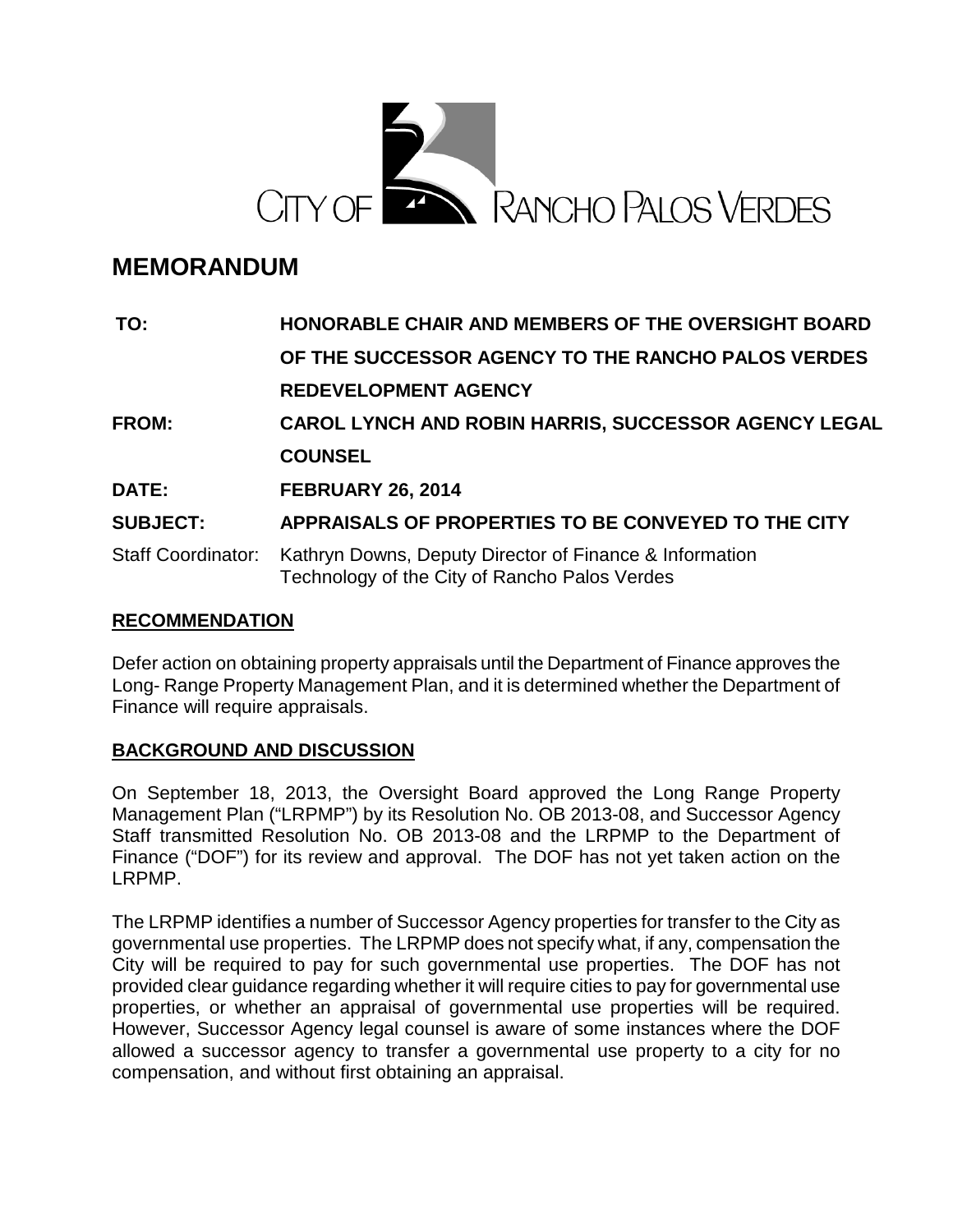#### **APPRAISALS OF PROPERTIES TO BE CONVEYED TO THE CITY**

February 26, 2014 Page 2 of 2

Due to the uncertainty regarding the need for appraisals of governmental use properties as well as timing issues discussed below, Staff recommends that the Oversight Board not initiate the process for obtaining appraisals at this time.

The DOF is not subject to a statutory deadline for reviewing and approving long-range property management plans, and there can be no assurance of when the DOF will complete its review of the Successor Agency's LRPMP. As the Board probably is aware, appraisals can typically be considered to be stale if they are over six months old. Thus, if appraisals are obtained prior to the DOF's approval of the LRPMP, there is a strong possibility that the appraisals will become stale before the DOF approves the LRPMP and the Successor Agency is in a position to transfer the governmental use properties to the City.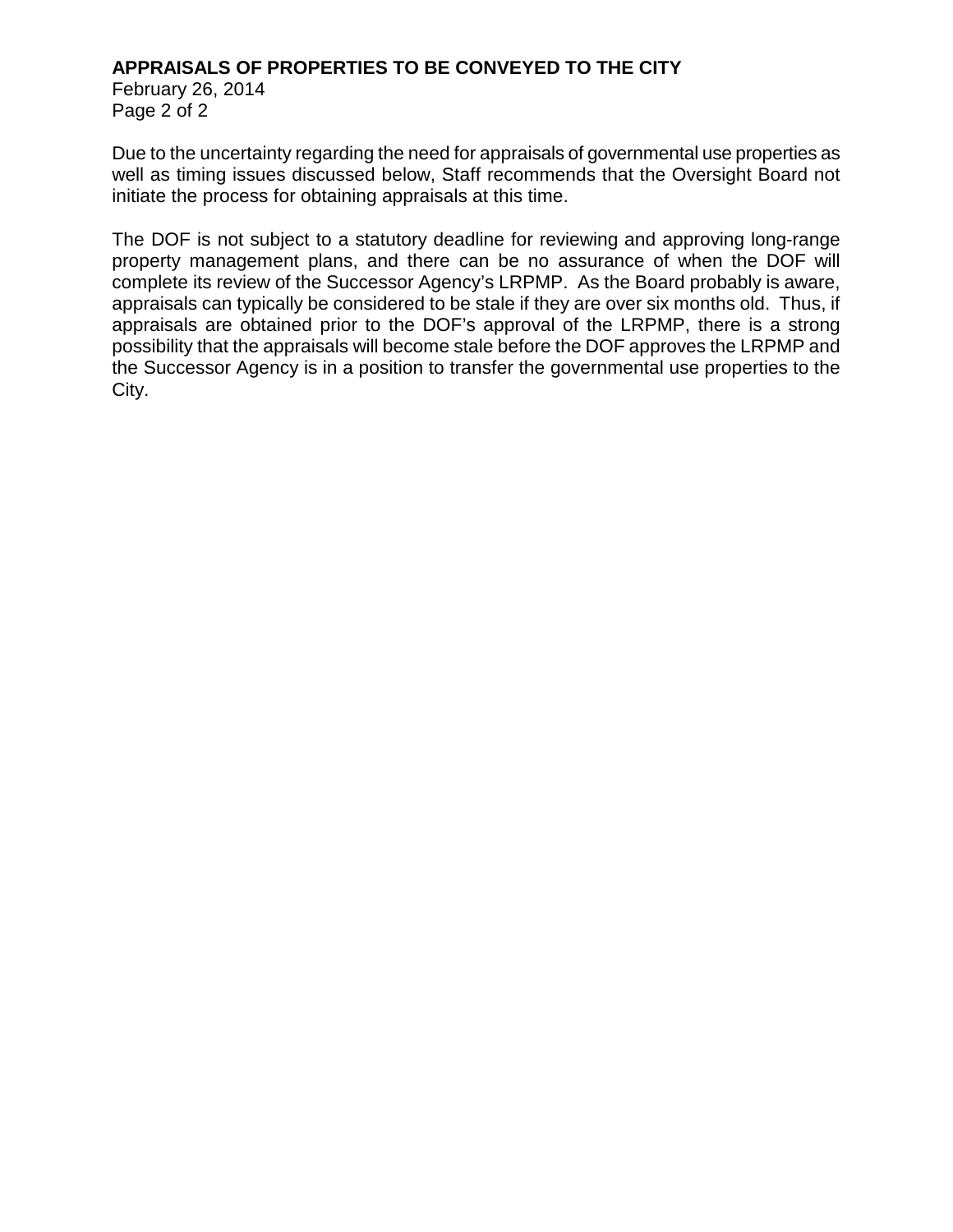

# **MEMORANDUM**

| TO:                       | <b>HONORABLE CHAIR AND MEMBERS OF THE OVERSIGHT BOARD</b>                                                |
|---------------------------|----------------------------------------------------------------------------------------------------------|
|                           | OF THE SUCCESSOR AGENCY TO THE RANCHO PALOS VERDES                                                       |
|                           | <b>REDEVELOPMENT AGENCY</b>                                                                              |
| <b>FROM:</b>              | <b>DENNIS MCLEAN, DIRECTOR OF FINANCE &amp; INFORMATION</b>                                              |
|                           | <b>TECHNOLOGY</b>                                                                                        |
| DATE:                     | <b>FEBRUARY 26, 2014</b>                                                                                 |
| <b>SUBJECT:</b>           | <b>CONSIDER RESOLUTION TO APPROVE THE REPAYMENT OF CITY</b>                                              |
|                           | <b>CONSOLIDATED LOAN</b>                                                                                 |
| <b>Staff Coordinator:</b> | Kathryn Downs, Deputy Director of Finance & Information<br>Technology of the City of Rancho Palos Verdes |

# **RECOMMENDATION**

Adopt Resolution No. OB 2013-\_\_\_, A RESOLUTION OF THE OVERSIGHT BOARD OF THE SUCCESSOR AGENCY TO THE RANCHO PALOS VERDES REDEVELOPMENT AGENCY APPROVING THE REPAYMENT OF THE CONSOLIDATED LOAN AGREEMENT BETWEEN THE FORMER RANCHO PALOS VERDES REDEVELOPMENT AGENCY AND THE CITY OF RANCHO PALOS VERDES IN ACCORDANCE WITH HEALTH AND SAFETY CODE SECTION 34191.4, AND TAKING CERTAIN RELATED ACTIONS.

# **BACKGROUND AND DISCUSSION**

On December 11, 2013, the Oversight Board for the Successor Agency to the Rancho Palos Verdes Redevelopment Agency (Oversight Board) adopted Resolution No. OB 2013- 09 finding that the loan agreement between the City and the former Rancho Palos Verdes Redevelopment Agency (RPVRDA) was for legitimate redevelopment purposes.

On January 27, 2014, the California Department of Finance (DOF) approved the Oversight Board's resolution, and stated that the Successor Agency may now place the Loan Agreement on the Recognized Obligation Payment Schedule (ROPS). Repayment is subject to the repayment formula outlined in Health and Safety Code Section 34191.4.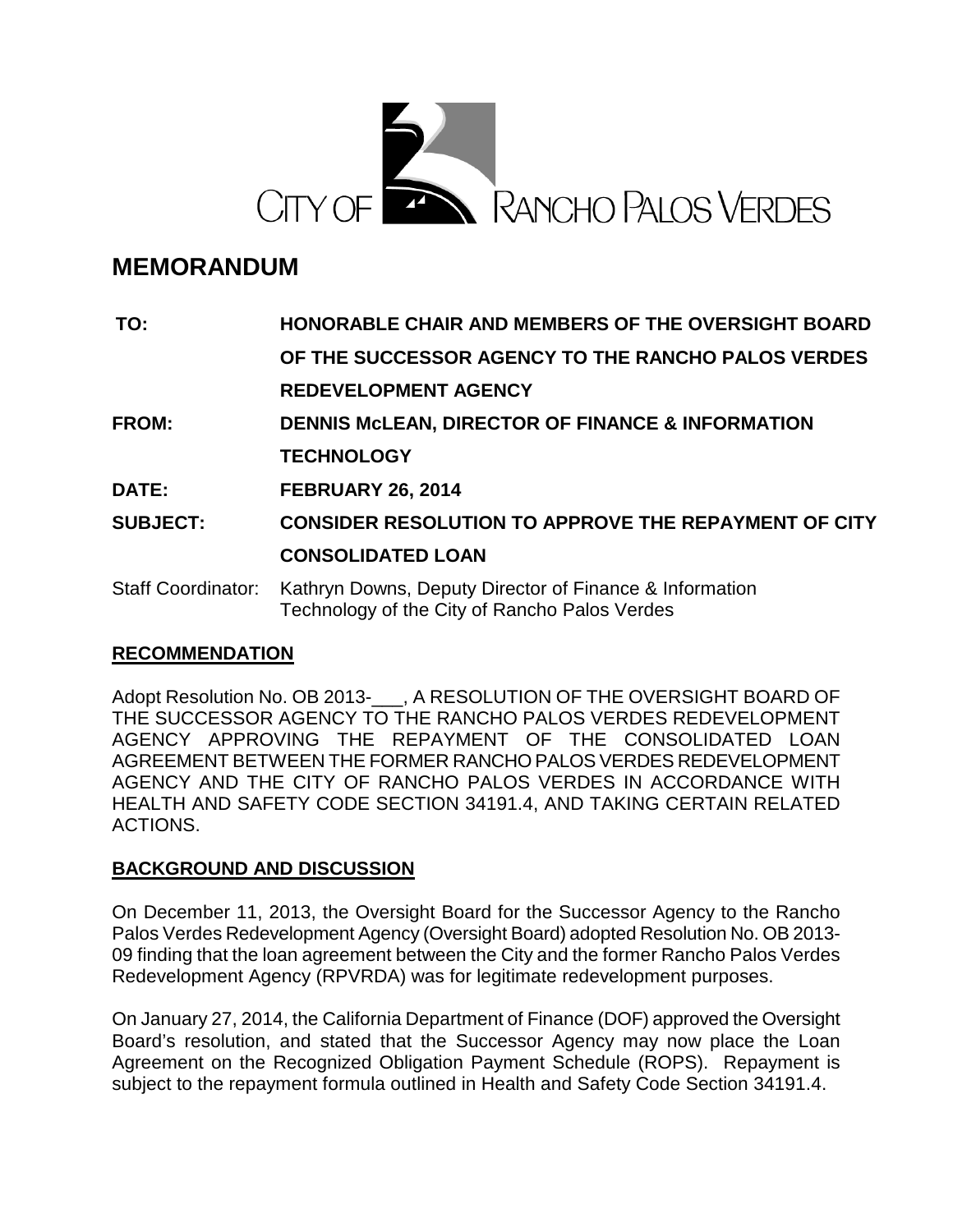# **CONSIDER RESOLUTION TO APPROVE REPAYMENT OF CITY CONSOLIDATED LOAN**

February 26, 2014 Page 2 of 2

The proposed resolution (see Attachment A) approves the repayment of the City Consolidated Loan according to the formula outlined in Health and Safety Code Section 34191.4, which calculates Redevelopment Property Tax Trust Fund (RPTTF) proceeds available for repayment. As repayment is subject to availability of RPTTF, there are no scheduled debt service payments.

Staff has calculated that the maximum amount of RPTTF available during FY14-15 for repayment of the City Consolidated Loan is \$72,915. Staff used the DOF "Sponsoring Entity Loan Repayment Calculator" to make the calculation (see Attachment B). Fifty percent of this amount (or \$36,458) has been included on ROPS14-15A for the six month period July through December 2014.

#### Next Steps

Staff expects to present a Loan Reestablishment Agreement to both the City Council and Successor Agency Board on March 4, 2014. The Agreement would be between the City and the Successor Agency expressly stating that the Consolidate Loan is to be repaid under the requirements of redevelopment dissolution law. Successor Agency legal counsel has recommended adoption of the Agreement to memorialize the reestablishment of the loan in accordance with the repayment formula set forth in Health and Safety Code Section 34191.4. If the document is approved, it will be submitted to the Oversight Board for its consideration.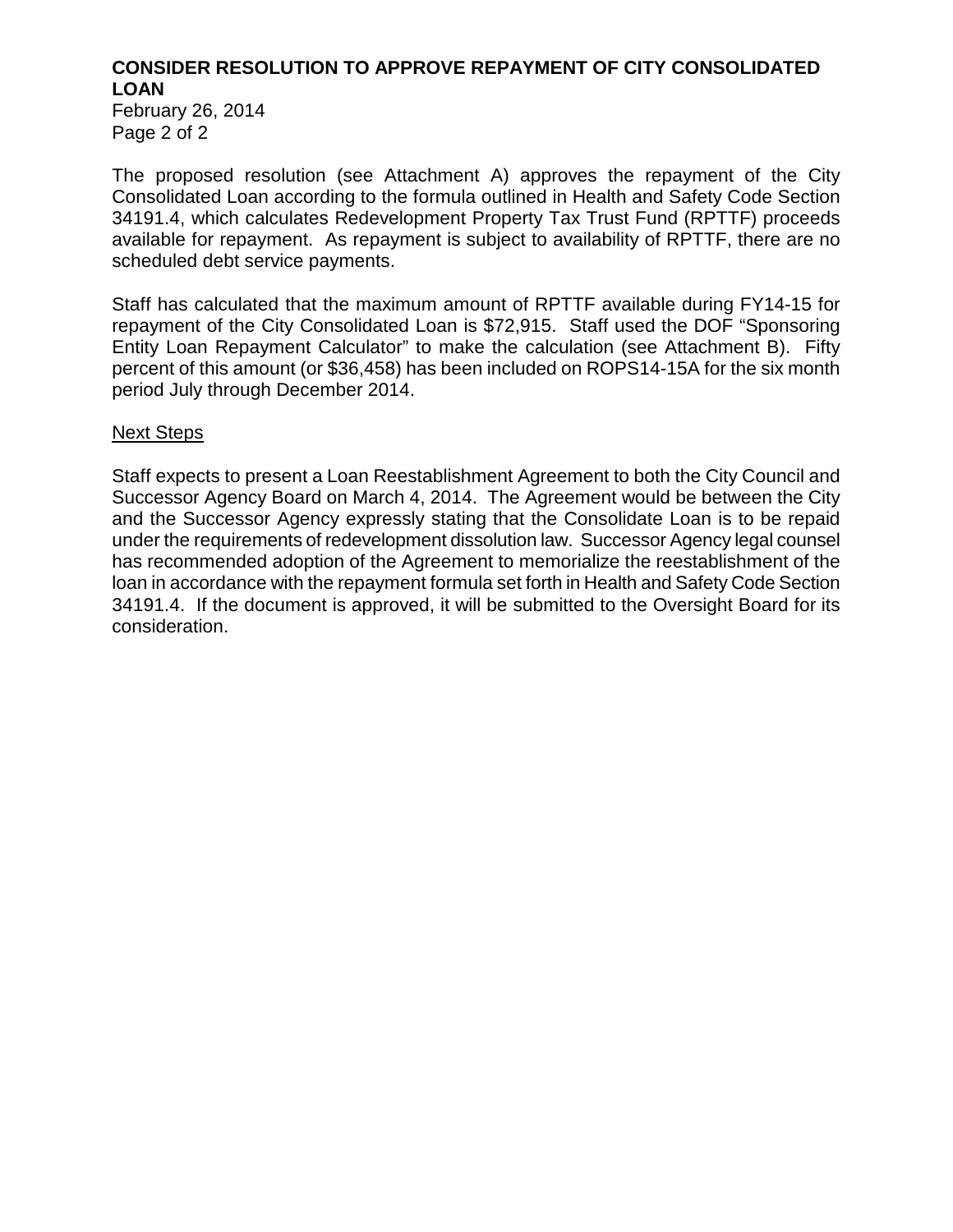#### **RESOLUTION NO. OB 2014-\_\_\_\_**

**A RESOLUTION OF THE OVERSIGHT BOARD OF THE SUCCESSOR AGENCY TO THE RANCHO PALOS VERDES REDEVELOPMENT AGENCY APPROVING THE REPAYMENT OF THE CONSOLIDATED LOAN AGREEMENT BETWEEN THE FORMER RANCHO PALOS VERDES REDEVELOPMENT AGENCY AND THE CITY OF RANCHO PALOS VERDES IN ACCORDANCE WITH HEALTH AND SAFETY CODE SECTION 34191.4, AND TAKING CERTAIN RELATED ACTIONS**

#### **RECITALS:**

A. Pursuant to AB X1 26 (enacted in June 2011), as modified by the California Supreme Court's decision in *California Redevelopment Association, et al. v. Ana Matosantos, et al., 53 Cal.4th 231(2011)*, the Rancho Palos Verdes Redevelopment Agency (the "Former Agency") was dissolved as of February 1, 2012, the successor agency to the Rancho Palos Verdes Redevelopment Agency (the "Successor Agency") was established, and an oversight board to the Successor Agency (the "Oversight Board") was established.

B. Pursuant to Health and Safety Code Section 34171(d)(2), enforceable obligations of the Former Agency do not include the Consolidated Loan Agreement between the City of Rancho Palos Verdes and the Former Agency, on file in the office of the Successor Agency Secretary (the "Loan Agreement").

C. Pursuant to Health and Safety Code Section 34191.4(b)(1), notwithstanding Health and Safety Code Section 34171(d)(2), upon the Successor Agency's receipt of a finding of completion from the California Department of Finance (the "DOF") pursuant to Health and Safety Code Section 34179.7 (the "Finding of Completion"), the Loan Agreement shall be deemed to be an enforceable obligation provided the Oversight Board makes a finding that the Loan Agreement was for legitimate redevelopment purposes.

D. The DOF issued a Finding of Completion to the Successor Agency on April 26, 2013.

E. By its Resolution No. OB 2013-09, the Oversight Board found that the Loan Agreement was for legitimate redevelopment purposes.

F. By its letter dated January 27, 2014, the DOF approved Oversight Board Resolution No. 2013-09, and stated that the Successor Agency may now place the Loan Agreement on a Recognized Obligation Payment Schedule ("ROPS") commencing with ROPS 14-15A, provided that the repayment of the Loan Agreement is subject to the repayment formula outlined in Health and Safety Code Section 34191.4.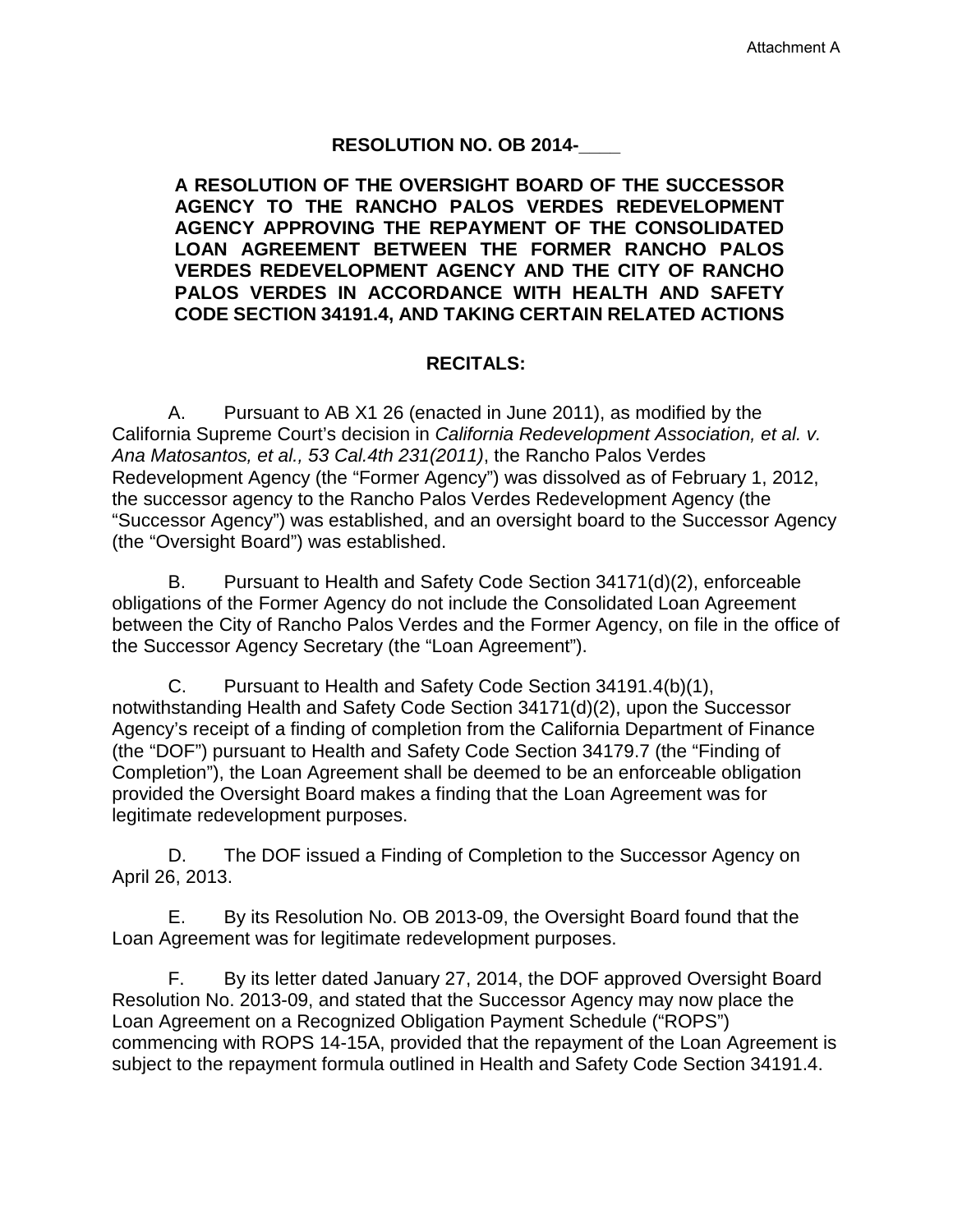G. Pursuant to Health and Safety Code Section 34191.4 (b)(2), the accumulated interest on the remaining principal amount of the Loan Agreement shall be recalculated from origination at the interest rate earned by funds deposited in the Local Agency Investment Fund ("LAIF"); the Loan Agreement shall be repaid to the City in accordance with a defined schedule over a reasonable term of years at an interest rate not to exceed the interest rate earned by funds deposited into the LAIF; the maximum repayment amount authorized each fiscal year shall be equal to one-half of the increase between the amount distributed to taxing entities pursuant to Health and Safety Code Section 34183(a)(4) in that fiscal year and the amount distributed to taxing entities pursuant to Section 34183(a)(4) in the 2012-13 base year; and twenty percent of each Loan Agreement repayment shall be deducted and transferred to the Low and Moderate Income Housing Asset Fund established by the City as the successor to the housing functions and assets of the Former Agency.

H. The Successor Agency desires to include the repayment of the Loan Agreement on the ROPS starting with ROPS 14-15A.

#### **NOW, THEREFORE, THE OVERSIGHT BOARD OF THE SUCCESSOR AGENCY TO THE RANCHO PALOS VERDES REDEVELOPMENT AGENCY HEREBY FINDS, DETERMINES, RESOLVES, AND ORDERS AS FOLLOWS:**

**Section 1.** The above recitals are true and correct and are a substantive part of this Resolution.

**Section 2.** The Oversight Board hereby (i) finds that the Loan Agreement, as modified in accordance with the provisions of Health and Safety Code Section 34191.4, is reestablished and constitutes an enforceable obligation; (ii) approves the repayment of the Loan Agreement in accordance with a repayment schedule which meets the requirements of Health and Safety Code Section 34191.4 and which provides for the inclusion on each ROPS, commencing with ROPS 14-15A, of up to the maximum repayment amount, calculated in accordance with Health and Safety Code Section 34191.4, until the Loan Agreement has been paid in full, including all accumulated and accrued interest thereon; and (iii) finds that repayment of the Loan Agreement in accordance with such repayment schedule provides for repayment over a reasonable term of years**.**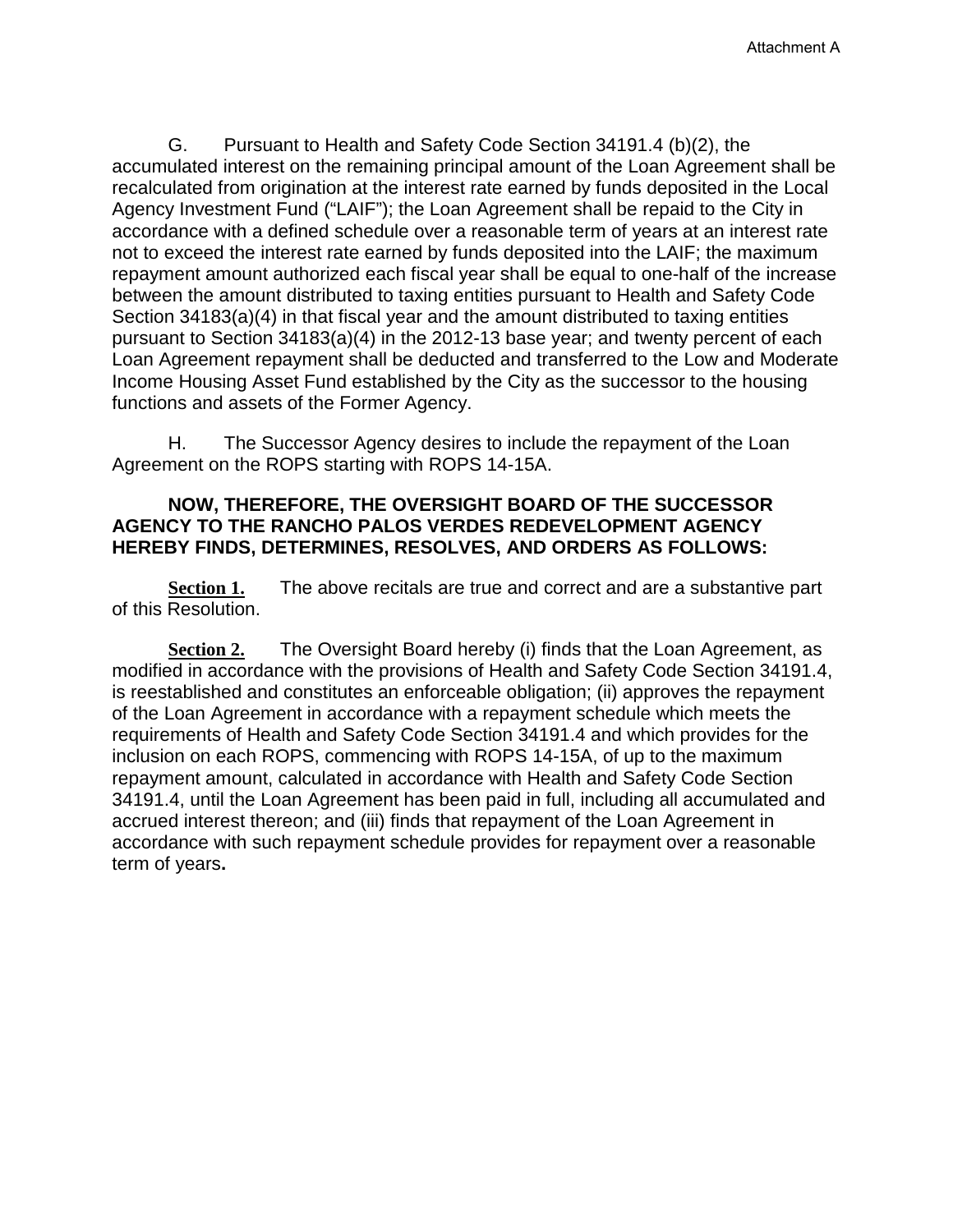**Section 3.** The members of the Oversight Board and all officers and employees of the Successor Agency are hereby authorized, jointly and severally, to execute and deliver any and all necessary documents and instruments and to do all things which they may deem necessary or proper to effectuate the purposes of this Resolution

PASSED, APPROVED, AND ADOPTED this 26<sup>th</sup> day of February, 2014

\_\_\_\_\_\_\_\_\_\_\_\_\_\_\_\_\_\_\_\_\_\_\_\_\_\_\_\_\_\_\_\_\_\_\_\_ CHAIR

**ATTEST:**

**SECRETARY** 

\_\_\_\_\_\_\_\_\_\_\_\_\_\_\_\_\_\_\_\_\_\_\_\_\_\_\_\_\_\_\_\_\_\_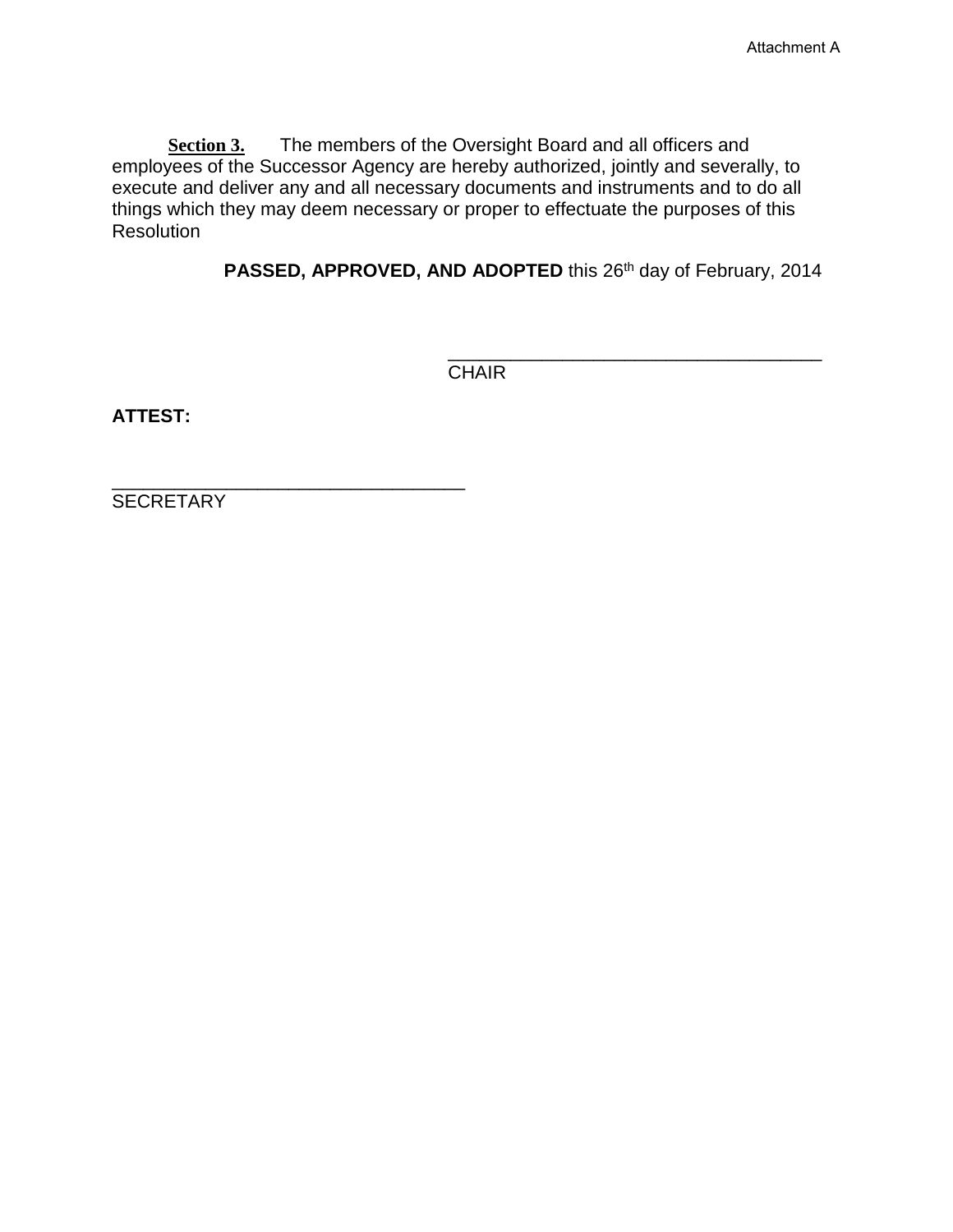#### **Sponsoring Entity Loan Repayment Calculator**

|                                    | <b>ROPS II</b><br><b>July thru</b><br><b>December</b>                | <b>ROPS III</b><br>January thru<br>June    |        |                                  |
|------------------------------------|----------------------------------------------------------------------|--------------------------------------------|--------|----------------------------------|
| <b>Base Year:</b>                  | 2012                                                                 | 2013                                       |        | <b>Total For Base Year</b>       |
| <b>Total Residual Balance</b>      | $\bf{0}$                                                             | $\bf{0}$                                   |        | $\bf{0}$                         |
|                                    |                                                                      |                                            |        |                                  |
|                                    | <b>ROPS 13-14A</b><br><b>July thru</b><br><b>December</b>            | <b>ROPS 13-14B</b><br>January thru<br>June |        |                                  |
| <b>Comparison Year:</b>            | 2013                                                                 | 2014                                       |        | <b>Total For Comparison Year</b> |
| <b>Total Residual Balance</b>      | $\bf{0}$                                                             | 145,831                                    |        | 145,831                          |
|                                    | A Total Residual Balance for Comparison Year                         |                                            |        | 145,831                          |
|                                    | B Total Residual Balance for Base Year                               |                                            |        | $\Omega$                         |
| A-B Difference of Residual Balance | 145,831                                                              |                                            |        |                                  |
|                                    | $\div 2$                                                             |                                            |        |                                  |
|                                    | <b>Maximum Repayment Amount Authorized</b><br><b>Per Fiscal Year</b> |                                            | 72,915 |                                  |

**Note: This is a tool provided by Finance to assist successor agencies in determining the maximum repayment amount per authorized fiscal year. Placing this amount on the ROPS does not automatically guarantee approval of the repayment amount.** 



Input fields (amounts from County Auditor-Controller RPTTF Distribution Report)

Formula fields, no input required.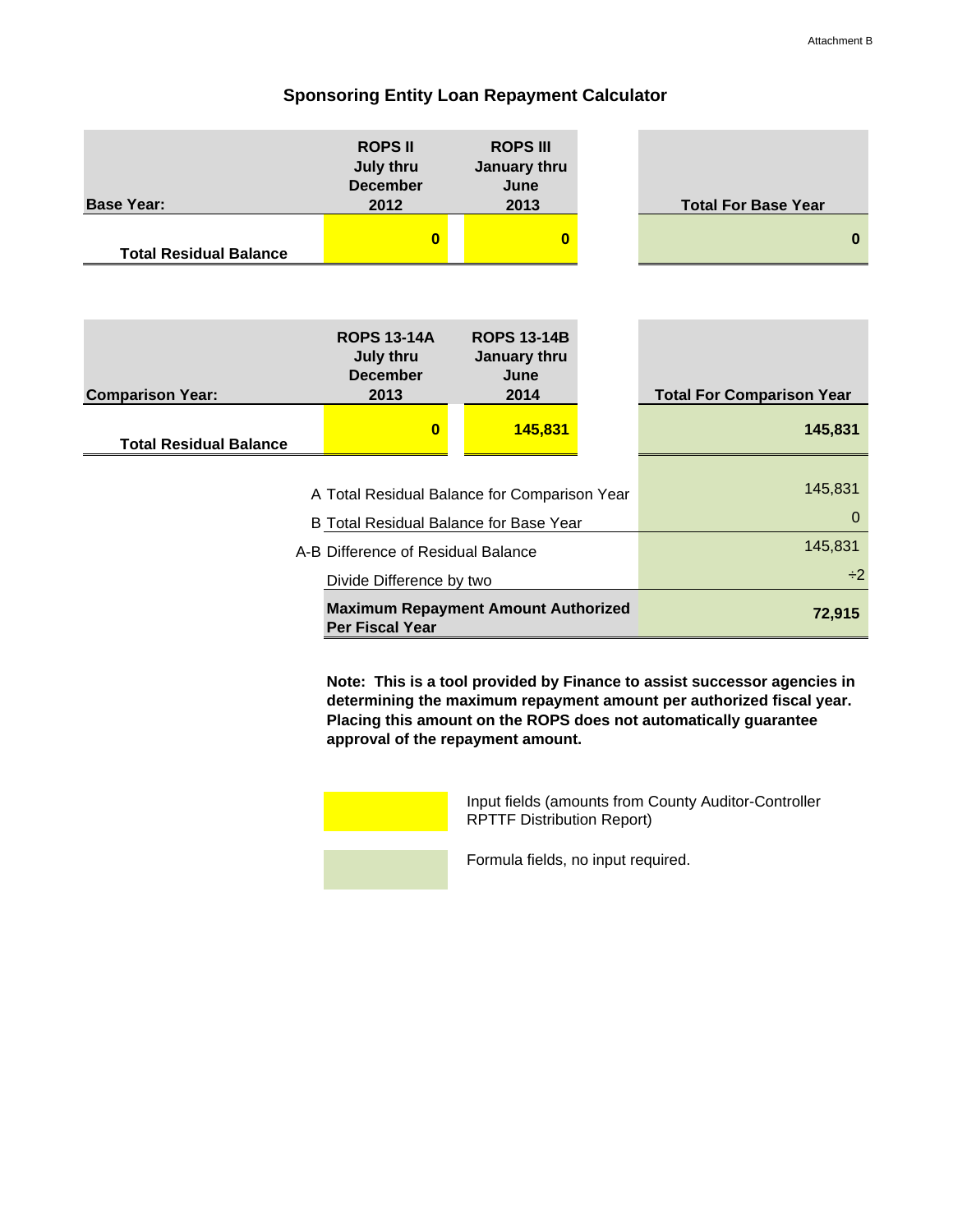

# **MEMORANDUM**

| TO:                       | HONORABLE CHAIR AND MEMBERS OF THE OVERSIGHT BOARD                                                       |
|---------------------------|----------------------------------------------------------------------------------------------------------|
|                           | OF THE SUCCESSOR AGENCY TO THE RANCHO PALOS VERDES                                                       |
|                           | <b>REDEVELOPMENT AGENCY</b>                                                                              |
| <b>FROM:</b>              | DENNIS MCLEAN, FINANCE OFFICER OF THE SUCCESSOR AGENCY                                                   |
| DATE:                     | <b>FEBRUARY 26, 2014</b>                                                                                 |
| <b>SUBJECT:</b>           | <b>CONSIDER APPROVAL OF RECOGNIZED OBLIGATION PAYMENT</b>                                                |
|                           | <b>SCHEDULE AND ADMINISTRATIVE BUDGET FOR JULY 2014</b>                                                  |
|                           | <b>THROUGH DECEMBER 2014</b>                                                                             |
| <b>Staff Coordinator:</b> | Kathryn Downs, Deputy Director of Finance & Information<br>Technology of the City of Rancho Palos Verdes |

# **RECOMMENDATION**

- 1. Adopt Resolution No. OB 2014- , approving the Recognized Obligation Payment Schedule for July 1, 2014 through December 31, 2014 (ROPS 14-15A).
- 2. Adopt Resolution No. OB 2014- , approving the Administrative Budget for July 1, 2014 through December 31, 2014.

# **BACKGROUND AND DISCUSSION**

Pursuant to Health and Safety Code Section 34177, successor agencies are required to continue to make payments due for enforceable obligations of the former redevelopment agencies. The ROPS identifies these obligations, the anticipated timing and amount of funds required to meet these obligations over six-month periods, and the funding sources for each obligation.

The ROPS will be used by the Los Angeles County Auditor-Controller to allocate money from the Redevelopment Property Tax Trust Fund (RPTTF), in order for the Successor Agency to make payments on enforceable obligations. Ultimate approval of each ROPS is granted once it is approved by the Oversight Board and reviewed by the California Department of Finance (DOF).

An Oversight Board approved ROPS 14-15A must be submitted to the state and county by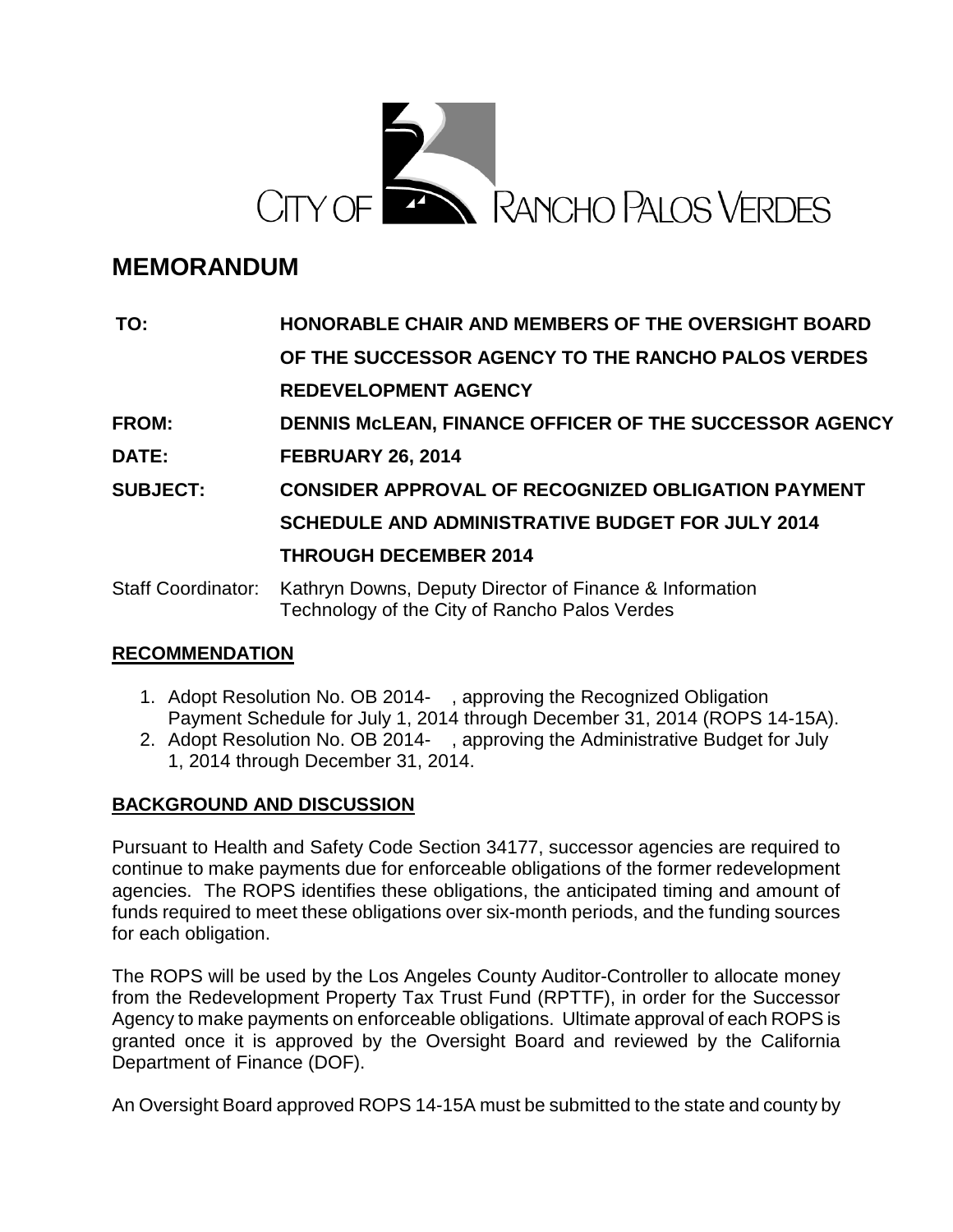# **CONSIDER APPROVAL OF RECOGNIZED OBLIGATION PAYMENT SCHEDULE FOR JULY THROUGH DECEMNBER 2014 AND ADOPTION OF RESOLUTIONS**

February 26, 2014 Page 2 of 2

March 1, 2014. The ROPS template issued by the DOF for use by successor agencies includes a prior period reconciliation, which results in an adjustment to requested ROPS funding.

The obligations for ROPS14-15A total \$361,708 for the scheduled 1997 Tax Allocation Bond debt service payment, a payment of the City's consolidated loan, and administrative costs (see "ROPS Detail" schedule page 2 of 2). The adjusted funding per the Summary schedule of ROPS 14-15A is \$211,708, as follows.

| Total Obligations Jul-Dec 2014             | \$361,708 |
|--------------------------------------------|-----------|
| Less Budgeted Administrative Allowance     |           |
| Funded with Available Cash Balance Jul-Dec |           |
| 2013                                       | (100,000) |
| Less Budgeted Administrative Allowance     |           |
| Funded with Available Cash Balance Jan-Jun |           |
| 2014                                       | (50,000)  |
|                                            |           |
|                                            |           |
| <b>Adjusted ROPS Funding Requested</b>     | S 211,708 |

As noted on the ROPS Report of Cash Balances, the estimated ending cash balance at June 30, 2014 is expected to be \$509,985 (\$54,709 Other and \$455,276 RPTTF). Therefore, Staff expects that cash flow will be sufficient to meet obligations during the period of July through December 2014.

#### Administrative Budget

The proposed \$50,000 administrative budget for July 2014 through December 2014 provides for continued support of the Oversight Board. However, the proposed budget does not include an allocation for outside independent legal counsel. To date, Successor Agency legal counsel has been able to provide factual information to the Oversight Board and expects to continue to do so for the remaining tasks that are expected to come before the Board.

If the Oversight Board desires to retain outside independent legal counsel, then Staff requests that the Board take action to increase the proposed administrative budget accordingly before it is approved.

#### **FISCAL IMPACT**

Adoption of the ROPS is in furtherance of allowing the Successor Agency to pay enforceable obligations of the former redevelopment agency.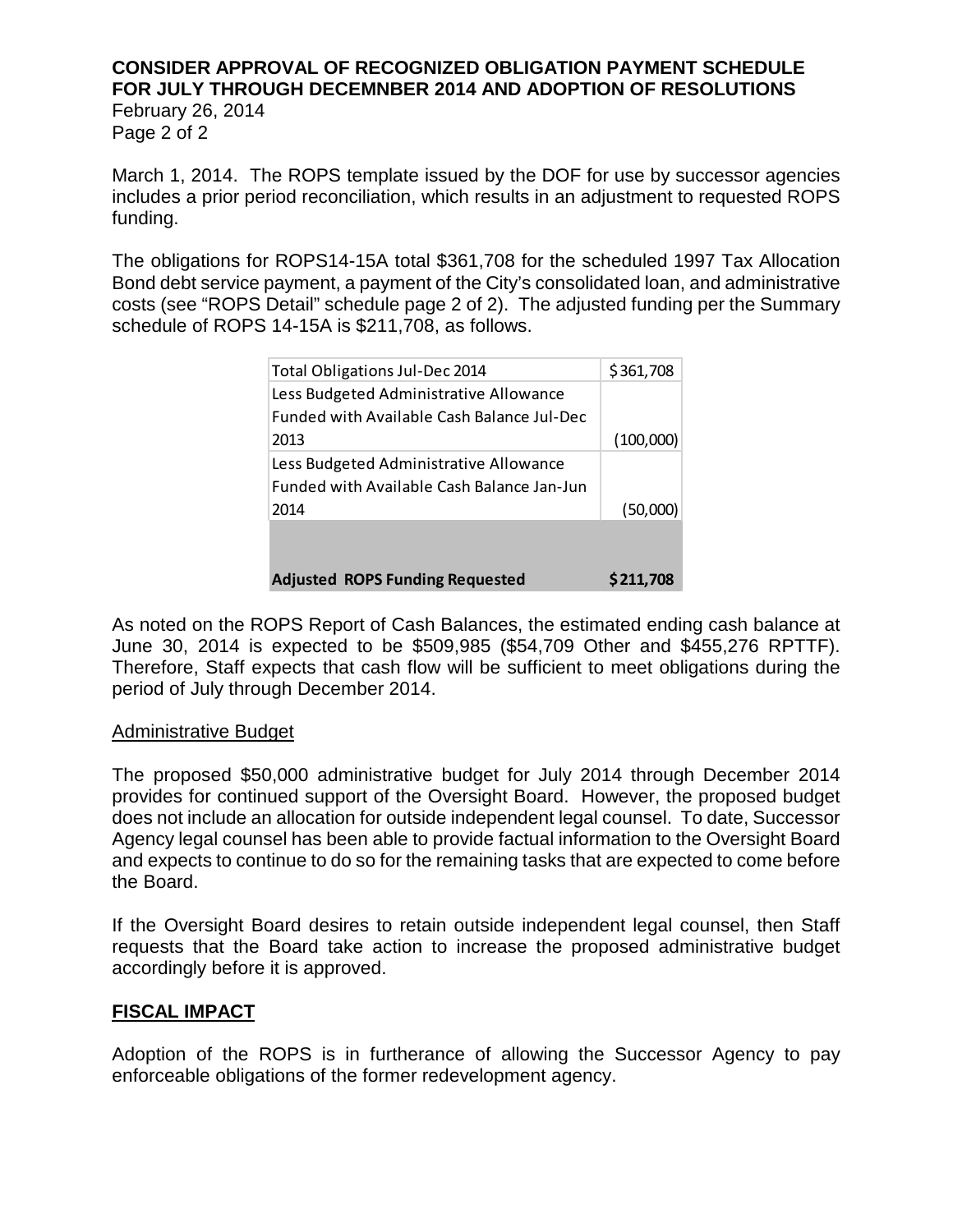# **RESOLUTION NO. OB 2014-\_\_\_\_**

#### **A RESOLUTION OF THE OVERSIGHT BOARD OF THE SUCCESSOR AGENCY TO THE RANCHO PALOS VERDES REDEVELOPMENT AGENCY APPROVING AN ADMINISTRATIVE BUDGET FOR THE SIX-MONTH FISCAL PERIOD COMMENCING JULY 1, 2014 AND ENDING DECEMBER 31, 2014, AND TAKING CERTAIN ACTIONS IN CONNECTION THEREWITH**

#### RECITALS:

A. Health and Safety Code Section 34177(j) provides that a successor agency to a former redevelopment agency must prepare an administrative budget in accordance with the requirements of the Section 34177(j), with each administrative budget to include estimated amounts for successor agency administrative costs for the upcoming six-month fiscal period; proposed sources of payment for the administrative costs; and proposals for arrangements for administrative and operations services provided by the city or another entity.

B. The Successor Agency to the Rancho Palos Verdes Redevelopment Agency (Successor Agency) has submitted to the Oversight Board of the Successor Agency to the Rancho Palos Verdes Redevelopment Agency (Oversight Board) an administrative budget for the six-month fiscal period that commences on July 1, 2014 and ends on December 31, 2014, attached hereto as Exhibit A and incorporated herein by reference ("Administrative Budget 14-15A").

C. Pursuant to Health and Safety Code Section 34177(k), the Successor Agency is required to provide administrative cost estimates, from its approved administrative budget that are to be paid from property tax revenues deposited in the Redevelopment Property Tax Trust Fund, to the County Auditor-Controller for each applicable six-month fiscal period.

D. The California Department of Finance (DOF) may review an oversight board action taken pursuant to AB X1 26. All oversight board actions shall not be effective for five business days, pending a request for review by DOF. In the event that DOF requests review of a given oversight board action, DOF shall have forty-five days from the date the oversight board action was transmitted to the DOF to approve the oversight board action or return it to the oversight board for reconsideration and such oversight board action shall not be effective until approved by DOF. In the event that DOF returns that oversight board action to the oversight board for reconsideration, the oversight board shall resubmit the modified action for DOF approval and the modified oversight board action shall not become effective until approved by DOF.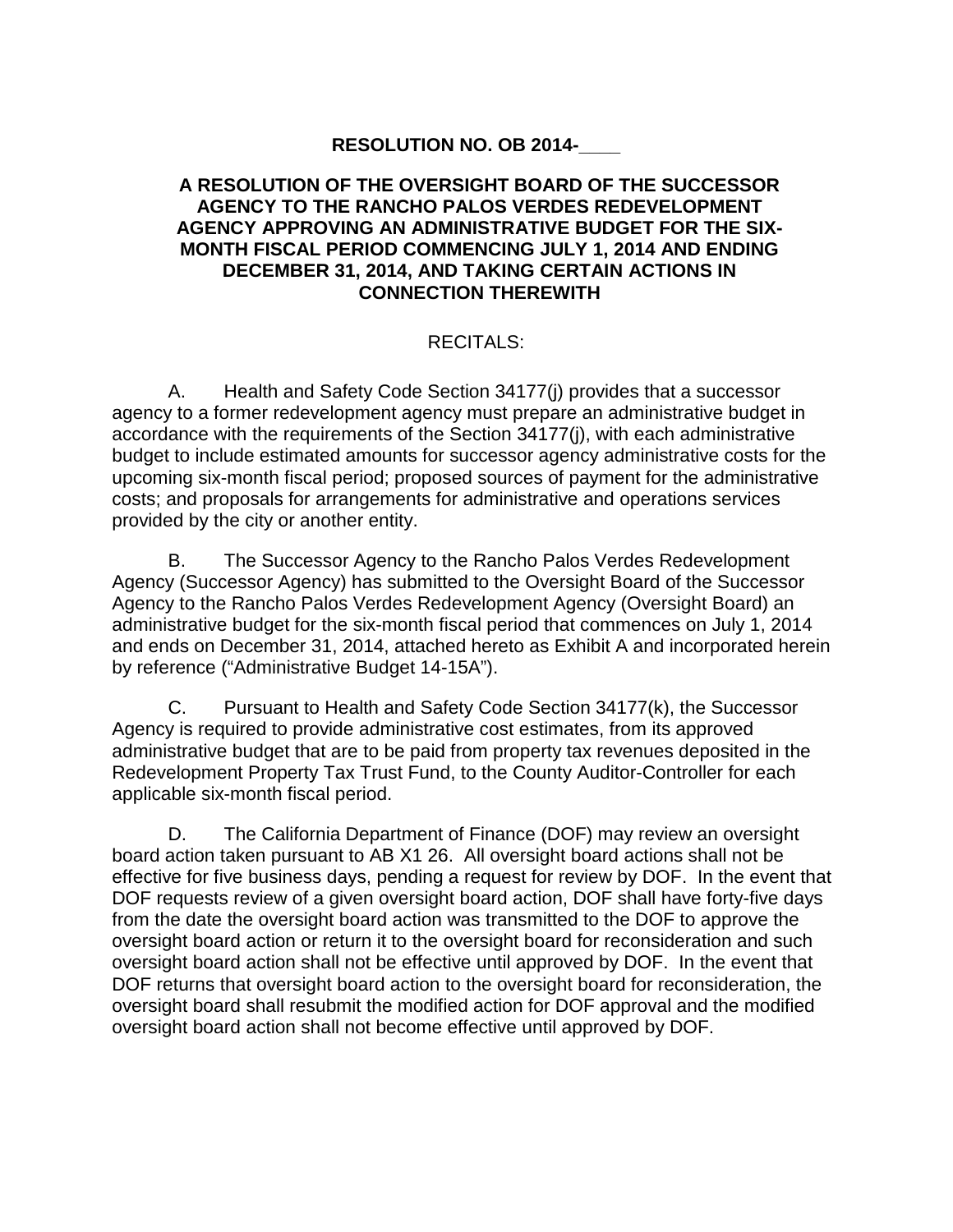#### **NOW, THEREFORE, THE OVERSIGHT BOARD OF THE SUCCESSOR AGENCY TO THE RANCHO PALOS VERDES REDEVELOPMENT AGENCY HEREBY FINDS, DETERMINES, RESOLVES, AND ORDERS AS FOLLOWS:**

Section 1. The above recitals are true and correct and are a substantive part of this Resolution.

Section 2. This Resolution is adopted pursuant to Health and Safety Code Section 34177(j).

Section 3. The Board hereby approves Administrative Budget 14-15A and hereby directs the staff of the Successor Agency to post the foregoing document on the Successor Agency's Internet website (being a page on the City's Internet website) and to submit the foregoing document to DOF. Unless DOF directs otherwise, such submittal may be by mail or electronic means, and a notification providing the Internet website location of the posted documents will suffice.

Section 4. The officers of the Oversight Board and the staff of the Successor Agency are hereby authorized and directed, jointly and severally, to do any and all things which they may deem necessary or advisable to effectuate this Resolution.

**PASSED AND ADOPTED** this 26<sup>th</sup> day of February, 2014.

\_\_\_\_\_\_\_\_\_\_\_\_\_\_\_\_\_\_\_\_\_\_\_\_\_\_\_\_\_ **Chair** 

ATTEST:

\_\_\_\_\_\_\_\_\_\_\_\_\_\_\_\_\_\_\_\_ Secretary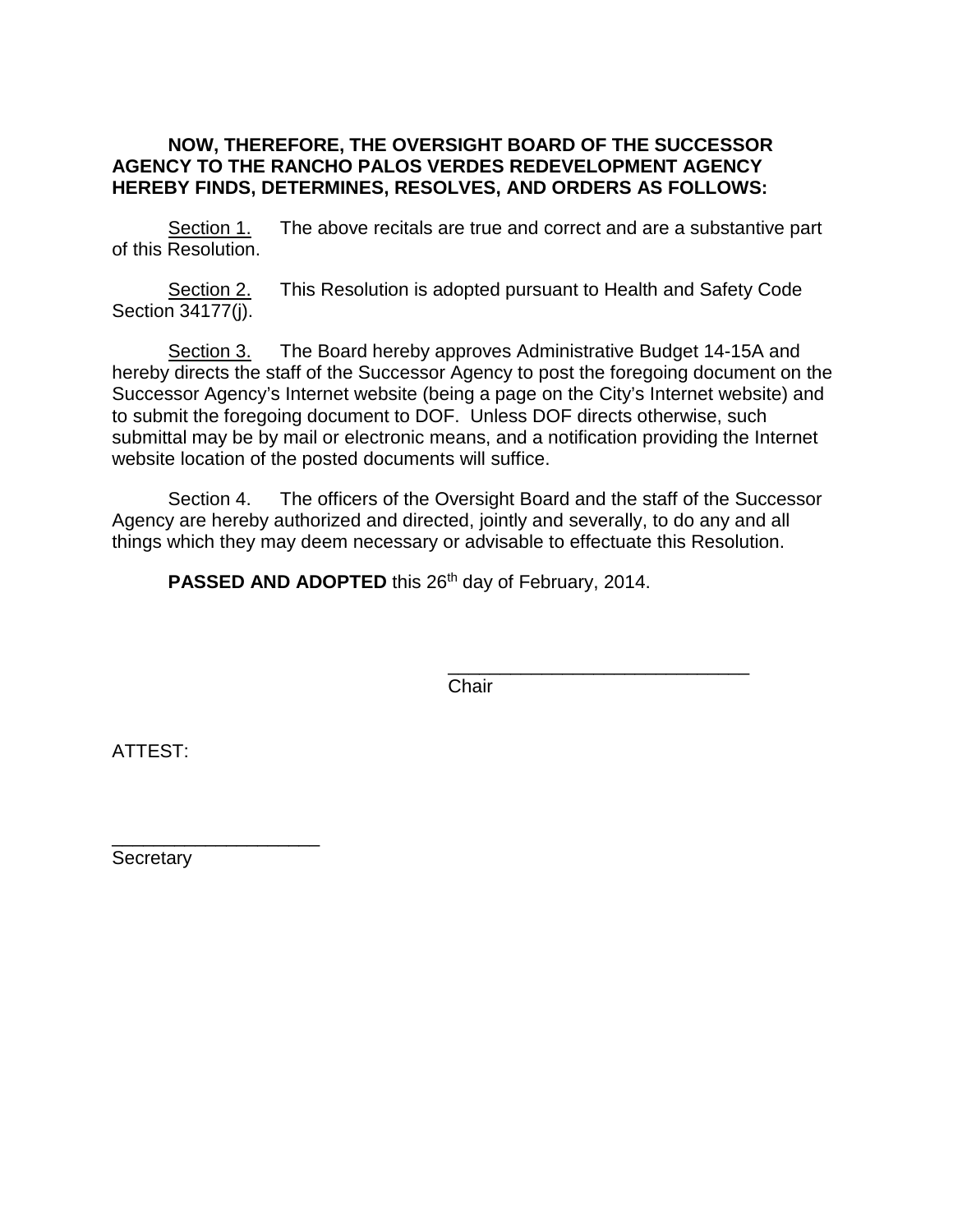# **EXHIBIT A**

#### **SUCCESSOR AGENCY TO THE RANCHO PALOS VERDES REDEVELOPMENT AGENCY ADMINISTRATIVE BUDGET (July 1, 2014 through December 31, 2014)**

|                                | <b>Budget</b><br><b>Jul-Dec 2014</b> |
|--------------------------------|--------------------------------------|
| Legal Fees                     | 12,000                               |
| <b>Staffing Costs</b>          | 15,000                               |
| Liability Insurance            | 13,000                               |
| Printing, Audits, Other        |                                      |
| Professional Services & Direct |                                      |
| Charges                        | 10,000                               |
| <b>Total</b>                   |                                      |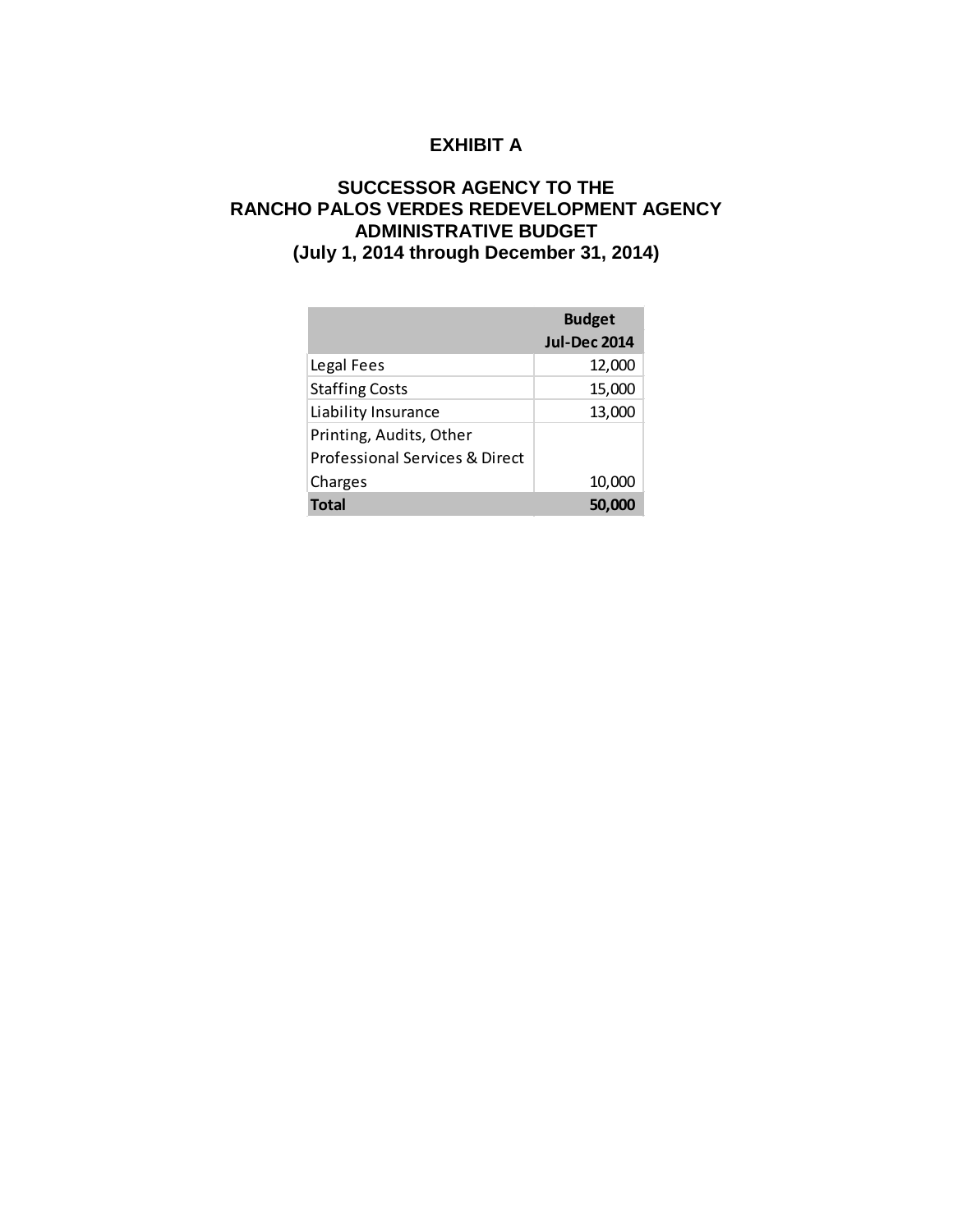# **RESOLUTION NO. OB 2013-\_\_\_\_**

#### **A RESOLUTION OF THE OVERSIGHT BOARD OF THE SUCCESSOR AGENCY TO THE RANCHO PALOS VERDES REDEVELOPMENT AGENCY APPROVING A RECOGNIZED OBLIGATION PAYMENT SCHEDULE FOR THE SIX-MONTH FISCAL PERIOD COMMENCING JULY 1, 2014 AND ENDING DECEMBER 31, 2014 PURSUANT TO HEALTH AND SAFETY CODE SECTION 34180, AND TAKING CERTAIN ACTIONS IN CONNECTION THEREWITH**

### RECITALS:

A. Health and Safety Code Section 34177 provides that before each sixmonth fiscal period, successor agencies to former redevelopment agencies must prepare a Recognized Obligation Payment Schedule ("ROPS") for the enforceable obligations of the former redevelopment agency in accordance with the requirements of Section 34177.

B. Pursuant to Health and Safety Code Section 34180(g), establishment of a ROPS by the Successor Agency shall be approved by the Oversight Board.

C. Pursuant to Health and Safety Code Section 34177(m), a ROPS approved by the Oversight Board must be submitted to the California Department of Finance (DOF) by March 1, 2014 for the period July 1, 2014 through December 31, 2014 (ROPS 14-15A).

D. DOF may review an oversight board action taken pursuant to Health and Safety Code Sections 34177(m) and 34177(h). All oversight board actions shall not be effective for five business days after appropriate notice of the oversight board action is submitted to the DOF, pending a request for review by DOF. In the event that DOF requests review of a given oversight board action, DOF shall have forty-five days from the date of notification to the DOF to approve the oversight board action or return it to the oversight board for reconsideration and such oversight board action shall not be effective until approved by DOF. In the event that DOF returns the oversight board action to the oversight board for reconsideration, the oversight board shall resubmit the modified action for DOF approval and the modified oversight board action shall not become effective until approved by DOF.

NOW, THEREFORE, THE OVERSIGHT BOARD OF THE SUCCESSOR AGENCY TO THE RANCHO PALOS VERDES REDEVELOPMENT AGENCY ("SUCCESSOR AGENCY"), HEREBY FINDS, DETERMINES, RESOLVES, AND ORDERS AS FOLLOWS:

Section 1. The above recitals are true and correct and are a substantive part of this Resolution.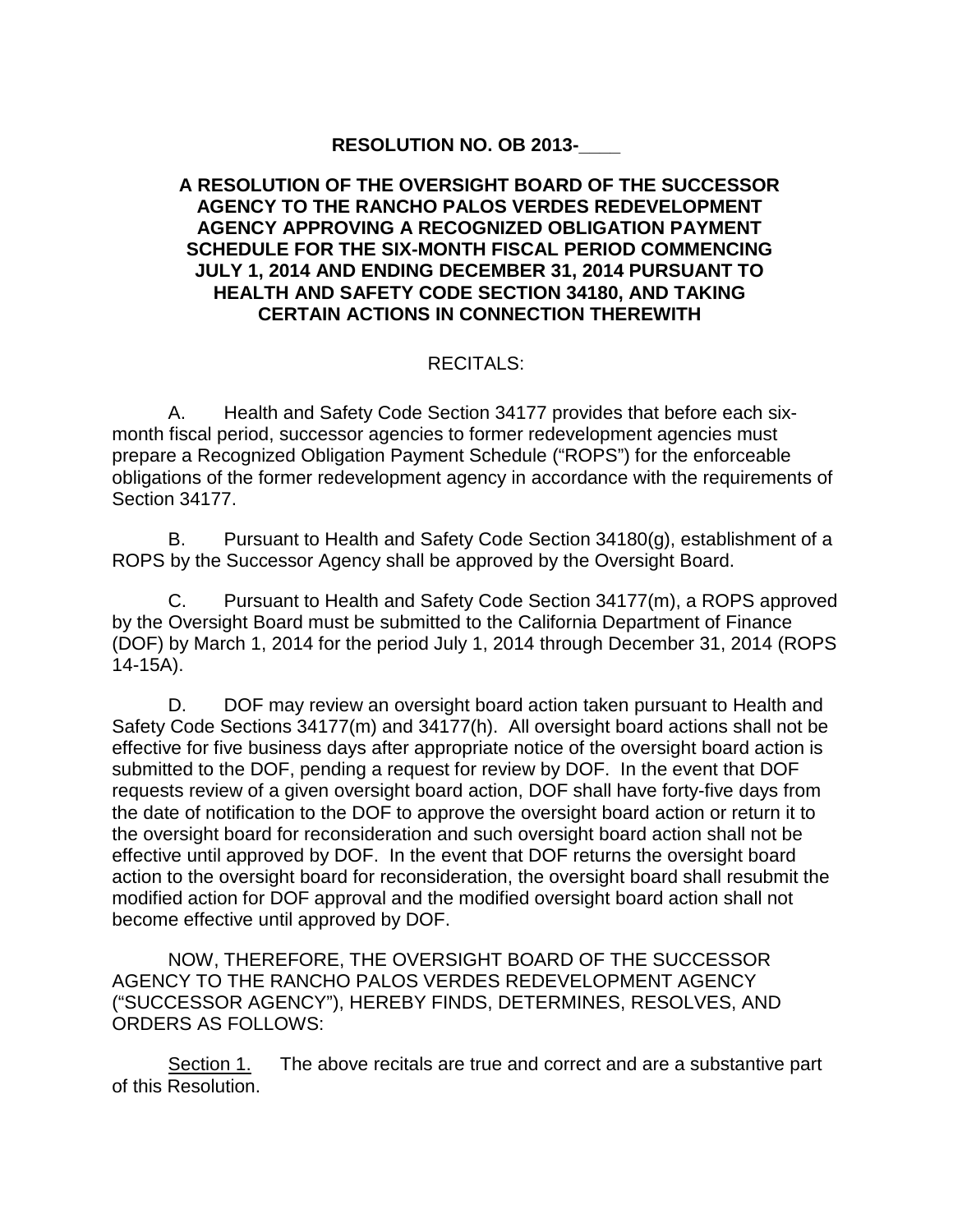Section 2. This Resolution is adopted pursuant to Health and Safety Code Section 34180(g).

Section 3. The Oversight Board hereby approves the ROPS 14-15A as presented in the attached Exhibit A; and hereby directs the staff of the Successor Agency to post the ROPS 14-15A on the Successor Agency's Internet website (being a page on the Internet website of the City of Rancho Palos Verdes); and submit the ROPS 14-15A to the County Auditor-Controller and State Controller's Office ("SCO") and to the DOF, together with a copy of this Resolution and the telephone number and email contact information for the Finance Officer of the Successor Agency, the official designated by the Oversight Board to whom DOF may make a request for review in connection with ROPS. Unless the County Auditor-Controller, the SCO, or DOF directs otherwise, such submittal may be by mail or electronic means, and a notification providing the Internet website location of the posted documents will suffice.

Section 4. The officers of the Oversight Board and the staff of the Successor Agency are hereby authorized and directed, jointly and severally, to do any and all things which they may deem necessary or advisable to effectuate this Resolution.

**PASSED AND ADOPTED** this 26<sup>th</sup> day of February, 2014.

\_\_\_\_\_\_\_\_\_\_\_\_\_\_\_\_\_\_\_\_\_\_\_\_\_\_\_\_\_\_\_\_\_\_\_\_ **Chair** 

ATTEST:

\_\_\_\_\_\_\_\_\_\_\_\_\_\_\_\_\_\_\_\_ **Secretary**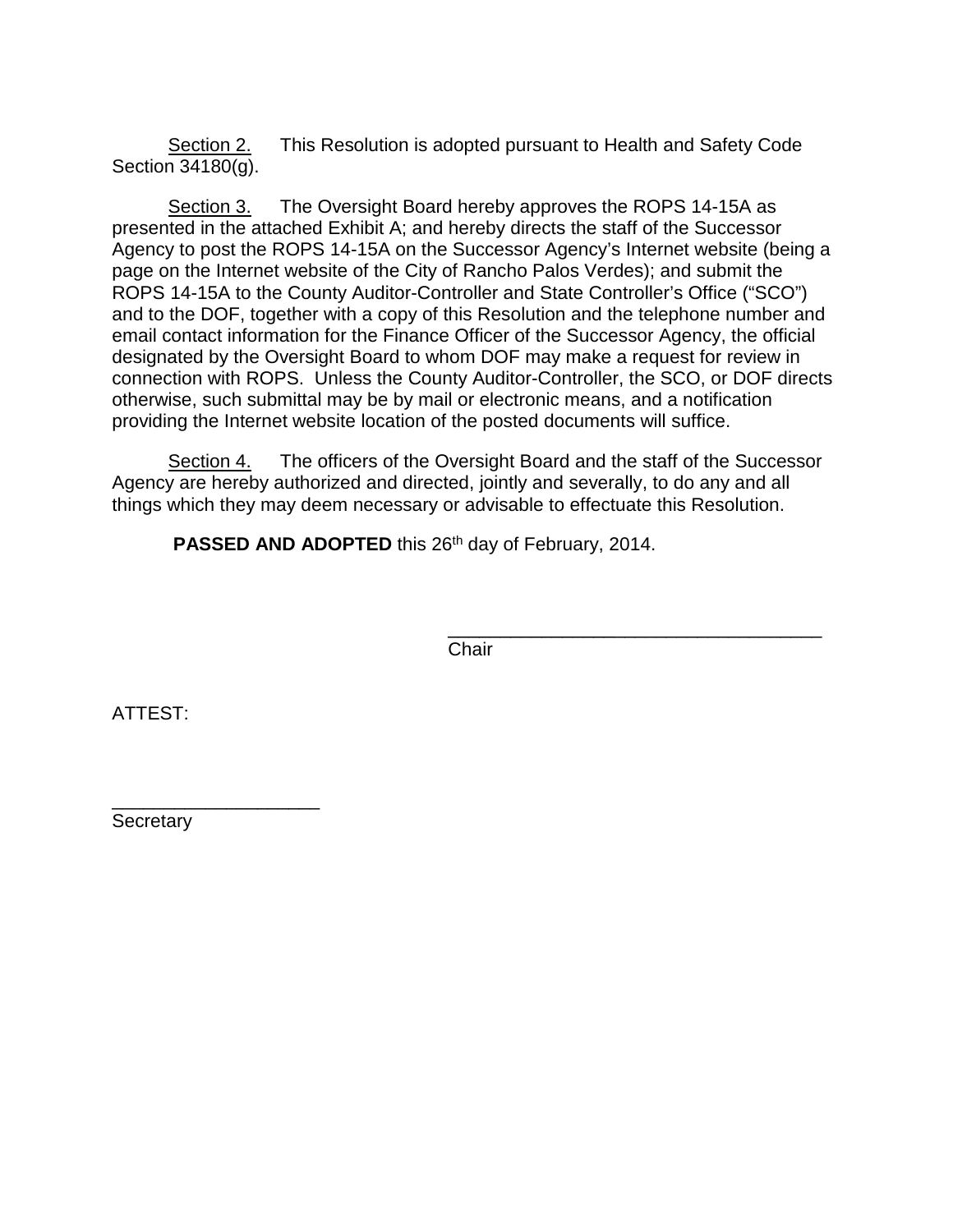# **EXHIBIT A**

### **SUCCESSOR AGENCY TO THE RANCHO PALOS VERDES REDEVELOPMENT AGENCY RECOGNIZED OBLIGATION PAYMENT SCHEDULE (July 1, 2014 through December 31, 2014)**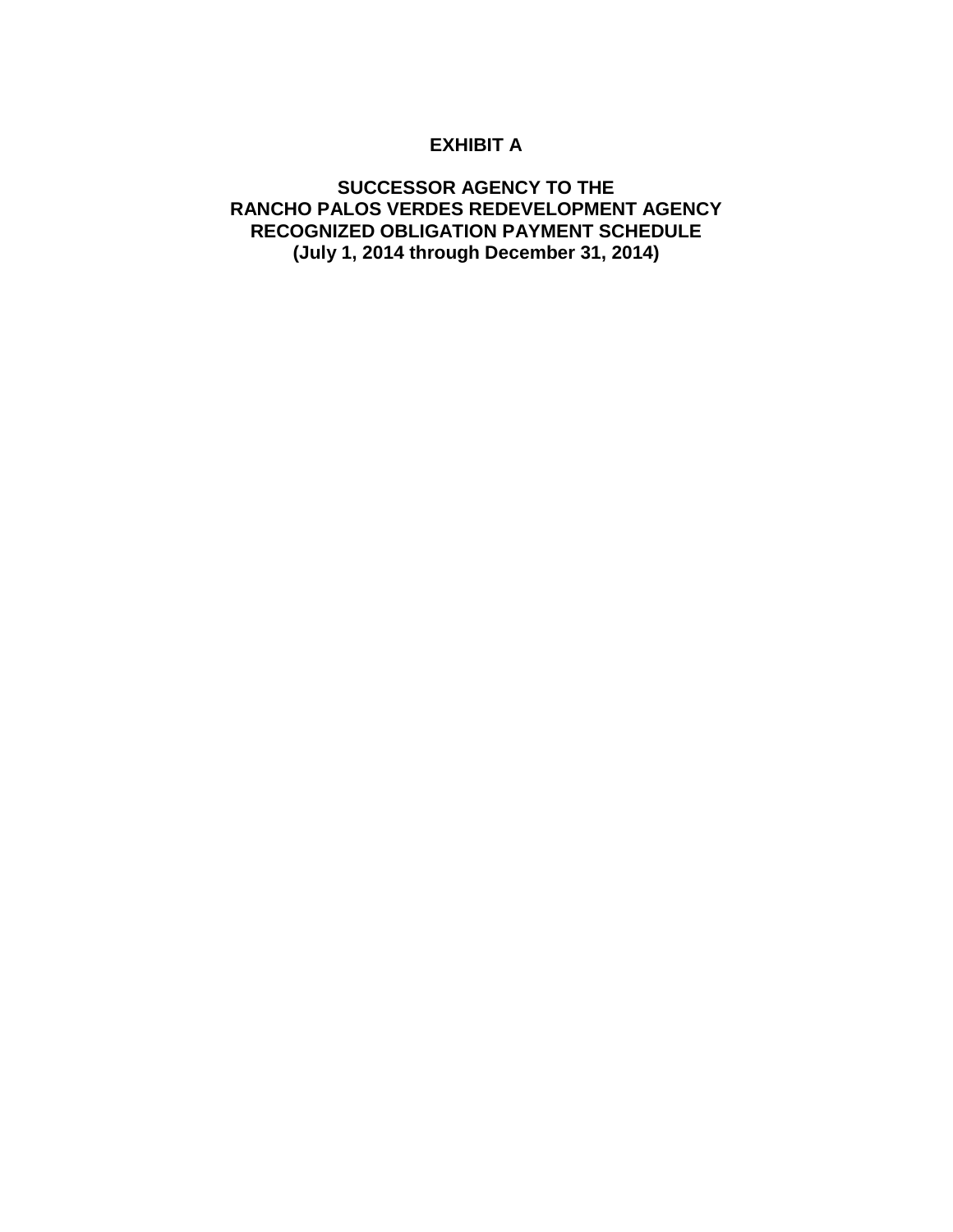#### **Recognized Obligation Payment Schedule (ROPS 14-15A) - Summary**

Filed for the July 1, 2014 through December 31, 2014 Period

| Name of Successor Agency: Rancho Palos Verdes |             |
|-----------------------------------------------|-------------|
| Name of County:                               | Los Angeles |

|   | <b>Current Period Requested Funding for Outstanding Debt or Obligation</b>                                                 |           | <b>Six-Month Total</b> |           |  |  |  |
|---|----------------------------------------------------------------------------------------------------------------------------|-----------|------------------------|-----------|--|--|--|
| A | Enforceable Obligations Funded with Non-Redevelopment Property Tax Trust Fund (RPTTF) Funding<br>Sources (B+C+D):          |           | \$                     | 50,000    |  |  |  |
| В | Bond Proceeds Funding (ROPS Detail)                                                                                        |           |                        |           |  |  |  |
| С | Reserve Balance Funding (ROPS Detail)                                                                                      |           |                        | 50,000    |  |  |  |
| D | Other Funding (ROPS Detail)                                                                                                |           |                        |           |  |  |  |
| Е | Enforceable Obligations Funded with RPTTF Funding (F+G):                                                                   |           | \$                     | 311,708   |  |  |  |
| F | Non-Administrative Costs (ROPS Detail)                                                                                     |           |                        | 311,708   |  |  |  |
| G | Administrative Costs (ROPS Detail)                                                                                         |           |                        |           |  |  |  |
| н | Current Period Enforceable Obligations (A+E):                                                                              |           |                        |           |  |  |  |
|   | Successor Agency Self-Reported Prior Period Adjustment to Current Period RPTTF Requested Funding                           |           |                        |           |  |  |  |
|   | Enforceable Obligations funded with RPTTF (E):                                                                             |           |                        | 311,708   |  |  |  |
| J | Less Prior Period Adjustment (Report of Prior Period Adjustments Column S)                                                 |           |                        | (100,000) |  |  |  |
| Κ | Adjusted Current Period RPTTF Requested Funding (I-J)                                                                      |           | \$                     | 211,708   |  |  |  |
|   | County Auditor Controller Reported Prior Period Adjustment to Current Period RPTTF Requested Funding                       |           |                        |           |  |  |  |
| L | Enforceable Obligations funded with RPTTF (E):                                                                             |           |                        | 311,708   |  |  |  |
| M | Less Prior Period Adjustment (Report of Prior Period Adjustments Column AA)                                                |           |                        |           |  |  |  |
| N | Adjusted Current Period RPTTF Requested Funding (L-M)                                                                      |           |                        | 311,708   |  |  |  |
|   | Certification of Oversight Board Chairman:                                                                                 |           |                        |           |  |  |  |
|   | Pursuant to Section 34177(m) of the Health and Safety code, I                                                              | Name      |                        | Title     |  |  |  |
|   | hereby certify that the above is a true and accurate Recognized<br>Obligation Payment Schedule for the above named agency. |           |                        |           |  |  |  |
|   |                                                                                                                            | /s/       |                        |           |  |  |  |
|   |                                                                                                                            | Signature |                        | Date      |  |  |  |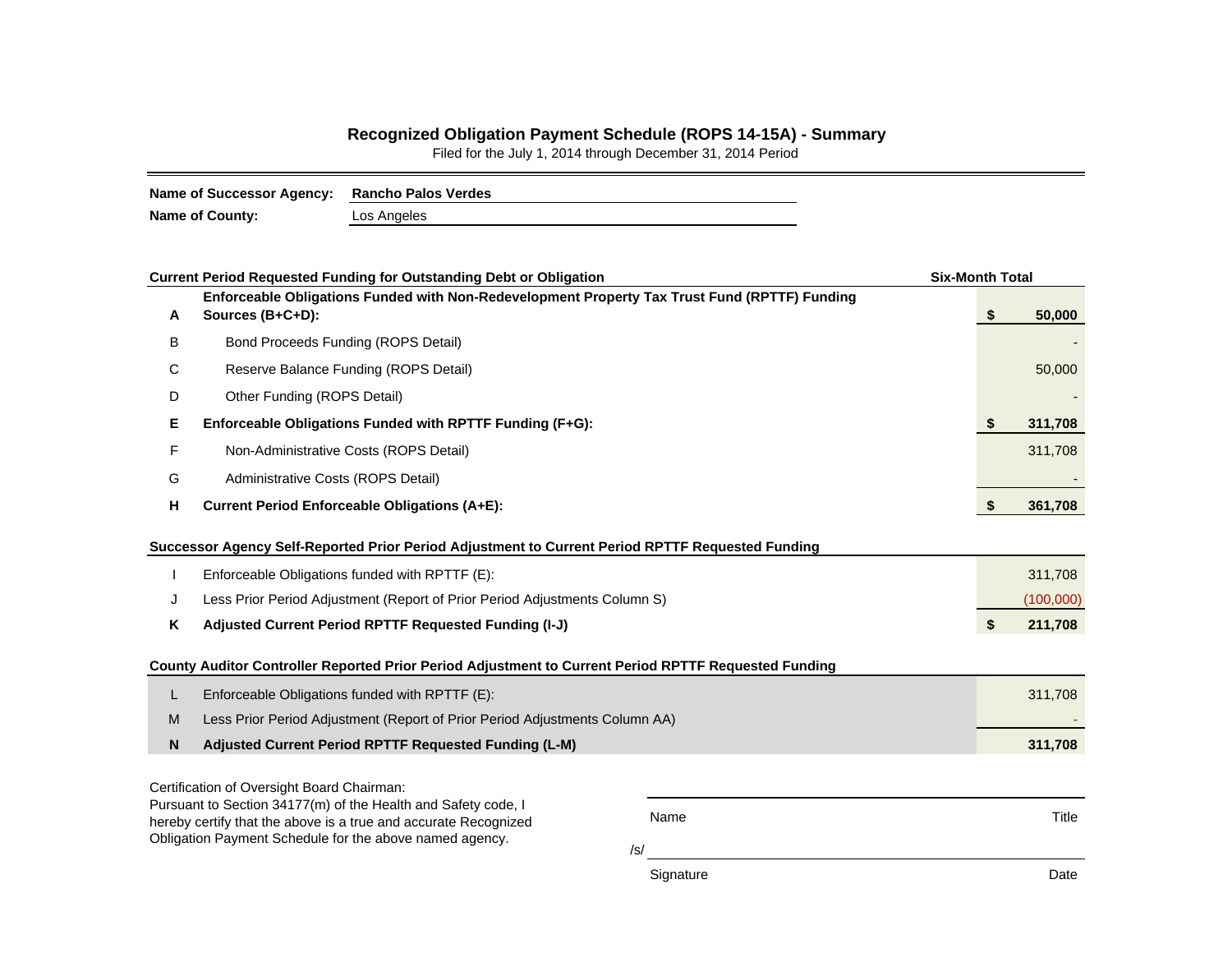|       |                                            |                                                  |                                             |                                               |                                                                         | Recognized Obligation Payment Schedule (ROPS) 14-15A - ROPS Detail<br>July 1, 2014 through December 31, 2014<br>(Report Amounts in Whole Dollars) |                       |                                                |
|-------|--------------------------------------------|--------------------------------------------------|---------------------------------------------|-----------------------------------------------|-------------------------------------------------------------------------|---------------------------------------------------------------------------------------------------------------------------------------------------|-----------------------|------------------------------------------------|
| А     | в                                          | C                                                | D                                           | Е                                             | F.                                                                      | G                                                                                                                                                 | н                     |                                                |
| Item# | Project Name / Debt Obligation             | <b>Obligation Type</b>                           | Contract/Agreement<br><b>Execution Date</b> | Contract/Agreement<br><b>Termination Date</b> | Payee                                                                   | <b>Description/Project Scope</b>                                                                                                                  | Project Area          | <b>Total Outstanding</b><br>Debt or Obligation |
|       |                                            |                                                  |                                             |                                               |                                                                         |                                                                                                                                                   |                       | \$<br>16,950,137                               |
|       | 1997 Tax Increment Bond                    | Bonds Issued On or                               | 12/2/1997                                   | 12/2/2027                                     | County of Los Angeles                                                   | Restructured debt to abate active                                                                                                                 | Project Area 1        | 4,810,000                                      |
|       | 2 1997 Deferred Interest Debt              | City/County Loans<br>On or Before 6/27/11        | 11/1/1997                                   | 12/2/2027                                     | County of Los Angeles                                                   | Accrued interest on original debt to<br>abate active landslides in the Project<br>Area                                                            | Project Area 1        |                                                |
|       | 3 Consolidated Loan from City              | <b>City/County Loans</b><br>On or Before 6/27/11 | 12/1/2003                                   | 11/27/2034                                    | <b>City of Rancho Palos</b><br><b>Verdes</b>                            | Loan from City to abate active<br>landslides in the Project Area                                                                                  | <b>Project Area 1</b> | 12.090.137                                     |
|       | <b>Abalone Cove Property</b><br>Assessment | Miscellaneous                                    | 1/1/2014                                    | 6/30/2014                                     | Abalone Cove Landslide<br><b>Abatement District</b>                     | Property assessment for parcels<br>owned by Agency                                                                                                | Project Area 1        |                                                |
|       | 5 Klondike Canyon Property<br>Assessment   | Miscellaneous                                    | 1/1/2014                                    | 6/30/2014                                     | Klondike Canyon Landslide<br><b>Abatement District</b>                  | Property assessment for parcels<br>owned by Agency                                                                                                | Project Area 1        |                                                |
|       | 6 AMCAL Affordable Housing Project         | <b>Miscellaneous</b>                             | 3/20/2009                                   | 12/18/2065                                    | <b>City of Rancho Palos</b><br><b>Verdes Affordable Housing</b><br>Fund | Loan to RDA Housing Fund that was<br>then loaned to AMCAL to fund project<br>construction costs                                                   | N/A                   |                                                |
|       | 7 Administration                           | <b>Admin Costs</b>                               | 1/1/2014                                    | 6/30/2014                                     | Various                                                                 | Administrative costs related to<br>dissolution activities (staffing, legal,<br>insurance, supplies, building &<br>equipment, etc.)                | N/A                   | 50.000                                         |
|       | 8 County Deferral of Tax Increment         | <b>Miscellaneous</b>                             | 11/1/1997                                   | 11/27/2034                                    | County of Los Angeles                                                   | County deferral of tax increment it<br>would otherwise receive pursuant to a<br>Settlement Agreement                                              | N/A                   |                                                |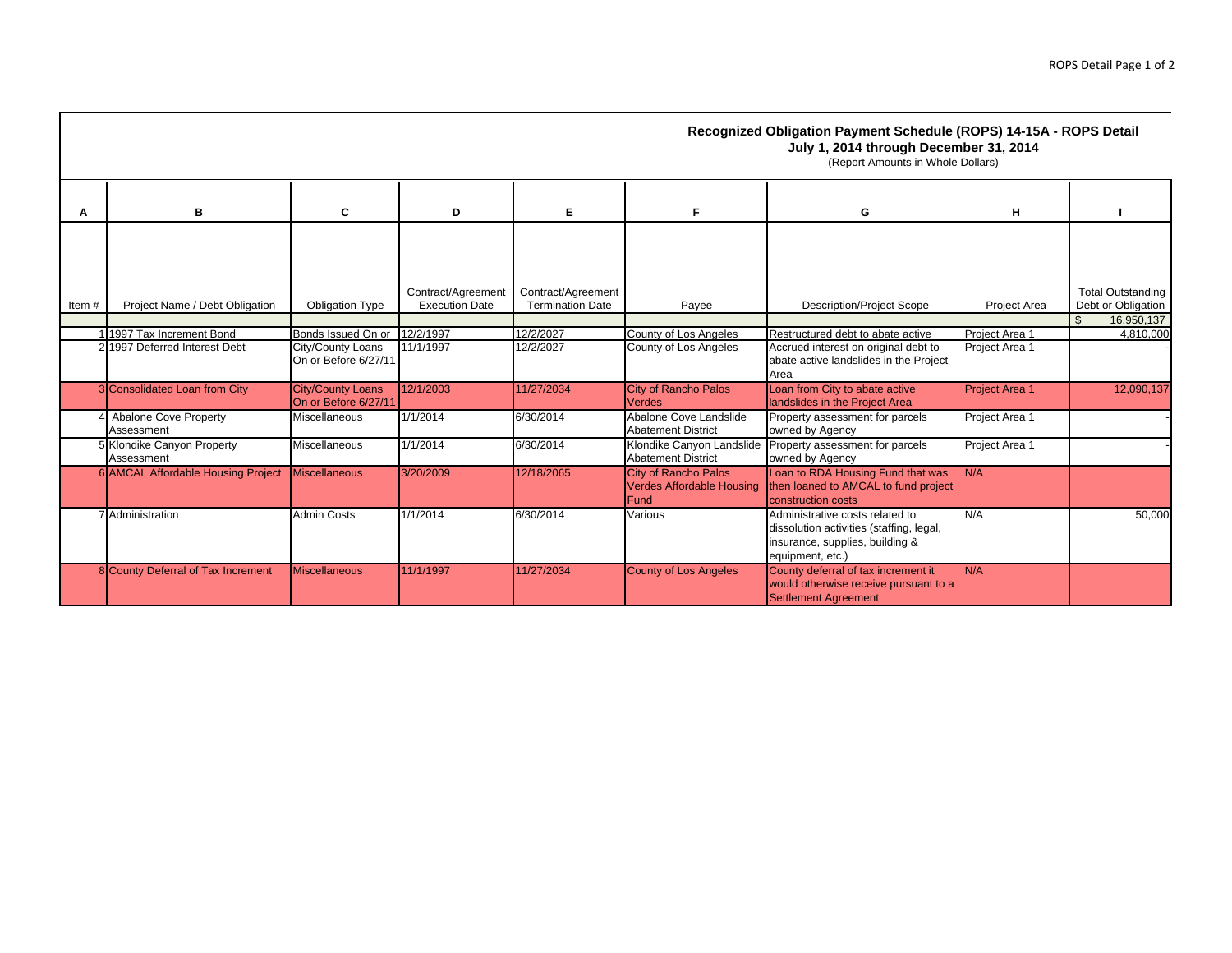| Α     | B                                          | J              | K                    | L                                                                        | м           | N                             | $\circ$                  | P                             |
|-------|--------------------------------------------|----------------|----------------------|--------------------------------------------------------------------------|-------------|-------------------------------|--------------------------|-------------------------------|
|       |                                            |                |                      | <b>Funding Source</b>                                                    |             |                               |                          |                               |
|       |                                            |                |                      | Non-Redevelopment Property Tax Trust Fund<br>(Non-RPTTF)<br><b>RPTTF</b> |             |                               |                          |                               |
| Item# | Project Name / Debt Obligation             | <b>Retired</b> | <b>Bond Proceeds</b> | Reserve Balance                                                          | Other Funds | Non-Admin                     | Admin                    | Six-Month Total               |
|       |                                            |                | $\mathfrak{s}$       | \$<br>50,000                                                             | $\sqrt{2}$  | $311,708$ \$<br>$\frac{1}{2}$ | $\overline{\phantom{a}}$ | \$<br>361,708                 |
|       | 1 1997 Tax Increment Bond                  | N              |                      |                                                                          |             | 275,250                       |                          | $\mathbf{\hat{s}}$<br>275,250 |
|       | 2 1997 Deferred Interest Debt              | $\mathsf{N}$   |                      |                                                                          |             |                               |                          | $\mathbb{S}$                  |
|       | 3 Consolidated Loan from City              | N              |                      |                                                                          |             | 36,458                        |                          | 36,458                        |
|       | <b>Abalone Cove Property</b><br>Assessment | N              |                      |                                                                          |             |                               |                          | $\mathfrak{S}$                |
|       | 5 Klondike Canyon Property<br>Assessment   | $\mathsf{N}$   |                      |                                                                          |             |                               |                          | $\mathfrak{S}$                |
|       | 6 AMCAL Affordable Housing Project         | N              |                      |                                                                          |             |                               |                          |                               |
|       | 7 Administration                           | ${\sf N}$      |                      | 50,000                                                                   |             |                               |                          | $\mathfrak{S}$<br>50,000      |
|       | 8 County Deferral of Tax Increment         | N              |                      |                                                                          |             |                               |                          |                               |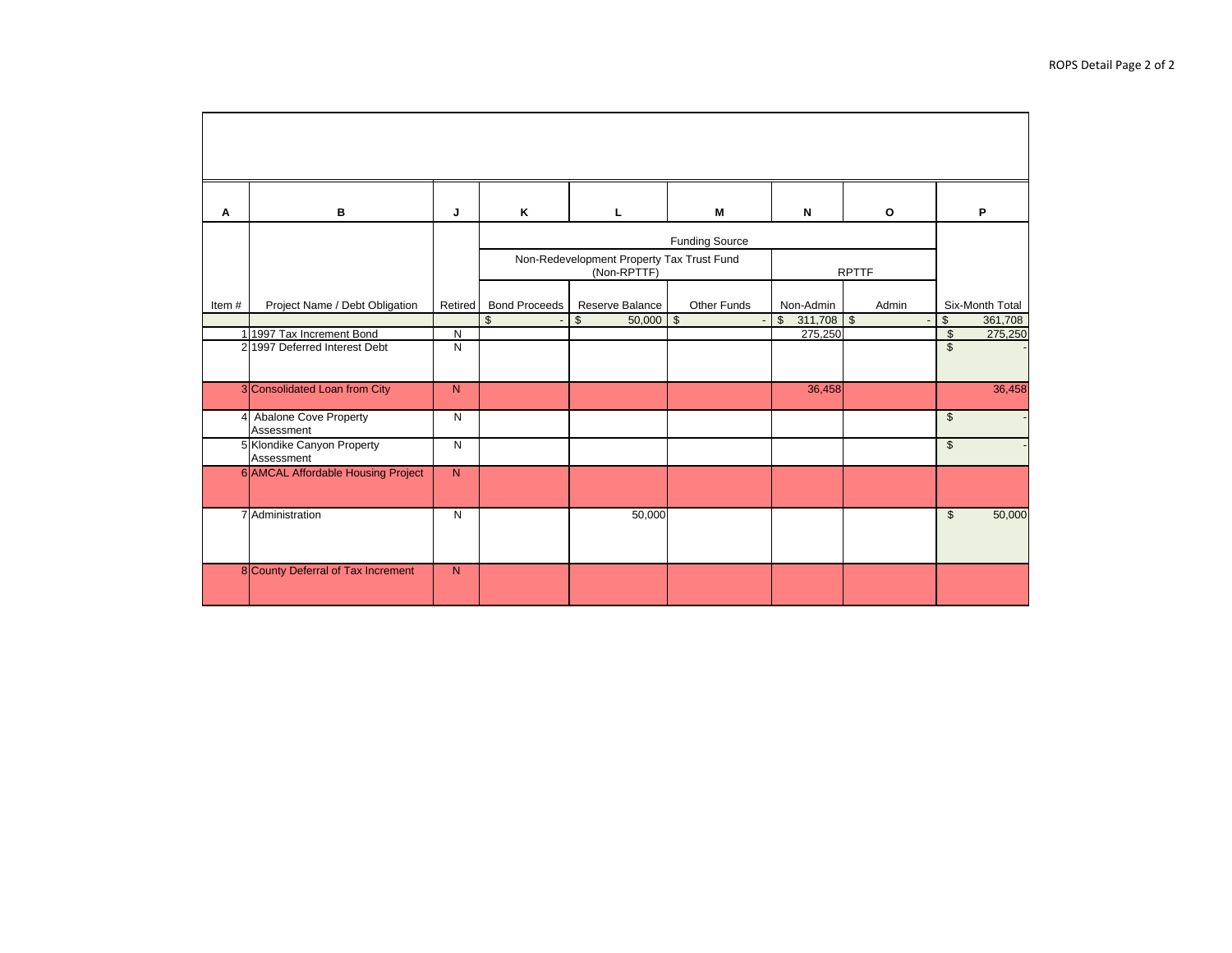#### **Recognized Obligation Payment Schedule (ROPS) 14-15A - Report of Cash Balances**

(Report Amounts in Whole Dollars)

|   | Pursuant to Health and Safety Code section 34177(I), Redevelopment Property Tax Trust Fund (RPTTF) may be listed as a source of payment on the ROPS, but only to the extent no other funding source is available or when payme<br>tax revenues is required by an enforceable obligation. |                          |                         |                                       |                                  |                           |                        |                                                                                                           |
|---|------------------------------------------------------------------------------------------------------------------------------------------------------------------------------------------------------------------------------------------------------------------------------------------|--------------------------|-------------------------|---------------------------------------|----------------------------------|---------------------------|------------------------|-----------------------------------------------------------------------------------------------------------|
| Α | в                                                                                                                                                                                                                                                                                        | C                        | D                       | E.                                    | F.                               | G                         | н                      |                                                                                                           |
|   |                                                                                                                                                                                                                                                                                          |                          |                         |                                       | <b>Fund Sources</b>              |                           |                        |                                                                                                           |
|   |                                                                                                                                                                                                                                                                                          |                          | <b>Bond Proceeds</b>    | <b>Reserve Balance</b>                |                                  | Other                     | <b>RPTTF</b>           |                                                                                                           |
|   |                                                                                                                                                                                                                                                                                          |                          |                         |                                       | Prior ROPS<br><b>RPTTF</b>       |                           |                        |                                                                                                           |
|   |                                                                                                                                                                                                                                                                                          | Bonds Issued             | <b>Bonds Issued</b>     | Prior ROPS period                     | distributed as                   | Rent,                     |                        |                                                                                                           |
|   | <b>Cash Balance Information by ROPS Period</b>                                                                                                                                                                                                                                           | on or before<br>12/31/10 | on or after<br>01/01/11 | balances and DDR<br>balances retained | reserve for next<br>bond payment | Grants.<br>Interest, Etc. | Non-Admin and<br>Admin | <b>Comments</b>                                                                                           |
|   | ROPS 13-14A Actuals (07/01/13 - 12/31/13)                                                                                                                                                                                                                                                |                          |                         |                                       |                                  |                           |                        |                                                                                                           |
|   | Beginning Available Cash Balance (Actual 07/01/13)                                                                                                                                                                                                                                       |                          |                         |                                       |                                  |                           |                        |                                                                                                           |
|   | Note that for the RPTTF, 1 + 2 should tie to columns J and O in the Report<br>of Prior Period Adjustments (PPAs)                                                                                                                                                                         |                          |                         | 103,380                               |                                  | 51,132                    |                        | Total of \$364,713 matches audited cash balance<br>210,201 at 6/30/13.                                    |
|   | 2 Revenue/Income (Actual 12/31/13)                                                                                                                                                                                                                                                       |                          |                         |                                       |                                  |                           |                        |                                                                                                           |
|   | Note that the RPTTF amounts should tie to the ROPS 13-14A distribution<br>from the County Auditor-Controller during June 2013                                                                                                                                                            |                          |                         |                                       |                                  | 25,399                    |                        | $$25,399 = 6$ months of loan receivable payments<br>174.855 at \$4,167 each + interest earnings of \$397. |
|   | 3 Expenditures for ROPS 13-14A Enforceable Obligations (Actual                                                                                                                                                                                                                           |                          |                         |                                       |                                  |                           |                        |                                                                                                           |
|   | 12/31/13                                                                                                                                                                                                                                                                                 |                          |                         |                                       |                                  |                           |                        |                                                                                                           |
|   | Note that for the RPTTF, 3 + 4 should tie to columns L and Q in the Report                                                                                                                                                                                                               |                          |                         | 89,770                                |                                  |                           |                        | Actual Admin Costs Jul-Dec 2013                                                                           |
| 4 | Retention of Available Cash Balance (Actual 12/31/13)                                                                                                                                                                                                                                    |                          |                         |                                       |                                  |                           |                        |                                                                                                           |
|   | Note that the RPTTF amount should only include the retention of reserves<br>for debt service approved in ROPS 13-14A                                                                                                                                                                     |                          |                         |                                       |                                  |                           |                        |                                                                                                           |
|   | 5 ROPS 13-14A RPTTF Prior Period Adjustment                                                                                                                                                                                                                                              |                          |                         |                                       |                                  |                           |                        |                                                                                                           |
|   | Note that the RPTTF amount should tie to column S in the Report of<br>PPAs.                                                                                                                                                                                                              |                          |                         | No entry required                     |                                  |                           | 100,000                |                                                                                                           |
|   | 6 Ending Actual Available Cash Balance                                                                                                                                                                                                                                                   |                          |                         |                                       |                                  |                           |                        |                                                                                                           |
|   | C to G = $(1 + 2 - 3 - 4)$ , H = $(1 + 2 - 3 - 4 - 5)$                                                                                                                                                                                                                                   | $\mathbf{\hat{f}}$       | \$                      | $13,610$ \$<br>Ŝ.                     |                                  | \$<br>76,531              | \$<br>285,056          |                                                                                                           |
|   | ROPS 13-14B Estimate (01/01/14 - 06/30/14)                                                                                                                                                                                                                                               |                          |                         |                                       |                                  |                           |                        |                                                                                                           |
|   | 7 Beginning Available Cash Balance (Actual 01/01/14)                                                                                                                                                                                                                                     |                          |                         |                                       |                                  |                           |                        |                                                                                                           |
|   | $(C, D, E, G = 4 + 6, F = H4 + F4 + F6, and H = 5 + 6)$                                                                                                                                                                                                                                  | \$                       | $\mathbf{\hat{z}}$      | 13,610<br>\$                          | \$                               | 76,531<br>\$              | 385,056<br>-\$         |                                                                                                           |
|   | 8 Revenue/Income (Estimate 06/30/14)                                                                                                                                                                                                                                                     |                          |                         |                                       |                                  |                           |                        | $$25,620 = 6$ months of loan receivable payments                                                          |
|   | Note that the RPTTF amounts should tie to the ROPS 13-14B distribution<br>from the County Auditor-Controller during January 2014                                                                                                                                                         |                          |                         |                                       |                                  | 25.620                    | 70.220 \$618.          | at \$4,167 each + estimated interest earnings of                                                          |
|   | 9 Expenditures for 13-14B Enforceable Obligations (Estimate 06/30/14)                                                                                                                                                                                                                    |                          |                         |                                       |                                  |                           |                        |                                                                                                           |
|   |                                                                                                                                                                                                                                                                                          |                          |                         | 13,610                                |                                  | 47,442                    |                        |                                                                                                           |
|   | 10 Retention of Available Cash Balance (Estimate 06/30/14)                                                                                                                                                                                                                               |                          |                         |                                       |                                  |                           |                        |                                                                                                           |
|   | Note that the RPTTF amounts may include the retention of reserves for<br>debt service approved in ROPS 13-14B                                                                                                                                                                            |                          |                         |                                       |                                  |                           |                        |                                                                                                           |
|   | 11 Ending Estimated Available Cash Balance (7 + 8 - 9 -10)                                                                                                                                                                                                                               | \$                       | \$                      | $\mathbf{s}$                          | $\mathbf{s}$                     | $54,709$ \$<br>Ŝ.         | 455.276                |                                                                                                           |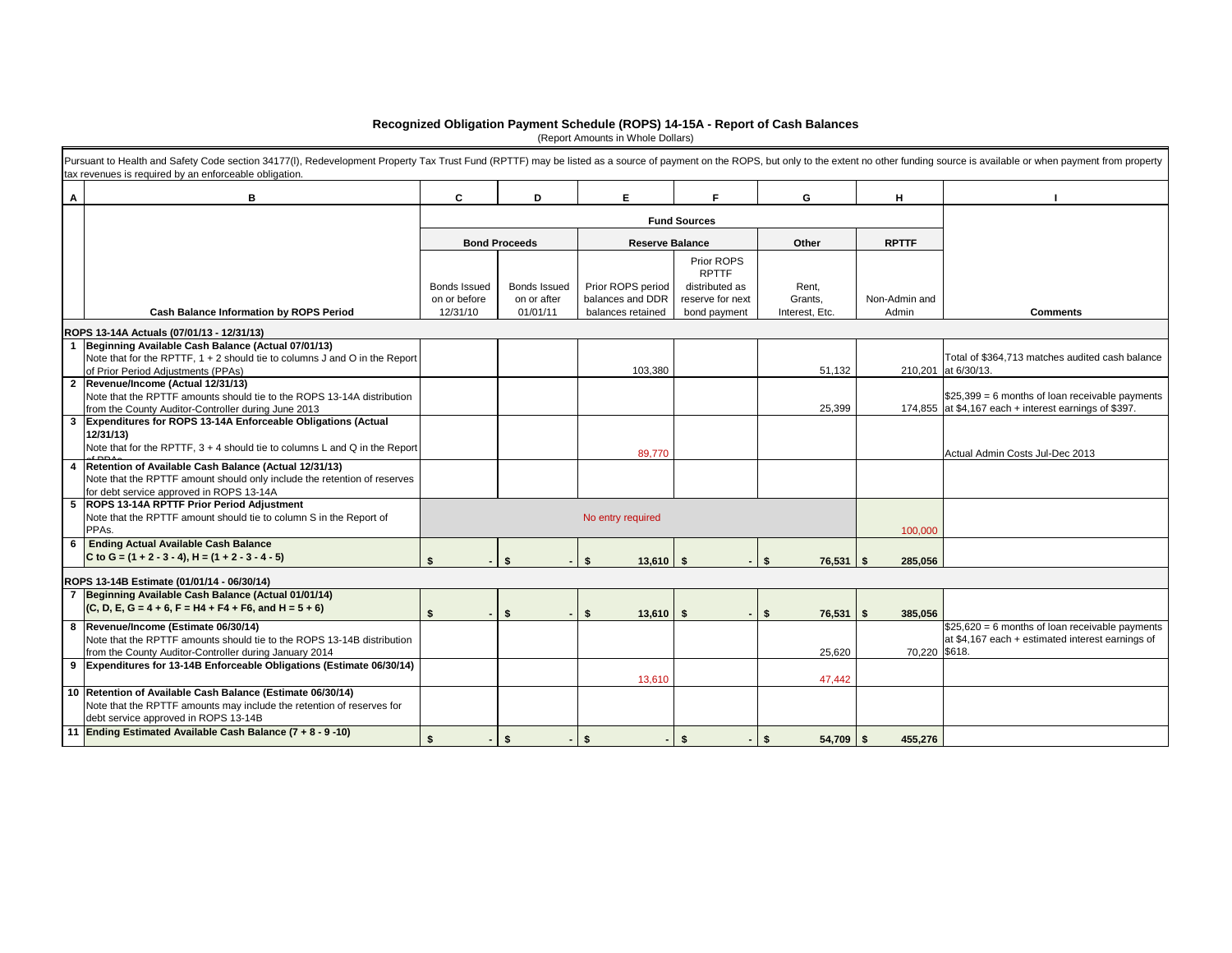**ROPS 13-14A Successor Agency (SA) Self-reported Prior Period Adjustments (PPA):**Pursuant to HSC Section 34186 (a), SAs are required to report th Redevelopment Property Tax Trust Fund (RPTTF) approved for the ROPS 14-15A (July through December 2014) period will be offset by the SA's self-repor the county auditor-controller (CAC) and the State Controller.

| Α              | в                                                 | C                    | D                      | Е                              | F.                            | G                        | H      | т                        | J                                                                                                   |
|----------------|---------------------------------------------------|----------------------|------------------------|--------------------------------|-------------------------------|--------------------------|--------|--------------------------|-----------------------------------------------------------------------------------------------------|
|                |                                                   |                      |                        |                                | <b>Non-RPTTF Expenditures</b> |                          |        |                          |                                                                                                     |
|                | <b>Bond Proceeds</b>                              |                      | <b>Reserve Balance</b> |                                |                               | <b>Other Funds</b>       |        |                          |                                                                                                     |
| Item#          | Project Name /<br><b>Debt Obligation</b>          | Authorized           | <b>Actual</b>          | Authorized                     | <b>Actual</b>                 | Authorized               | Actual | Authorized               | Available<br><b>RPTTF</b><br>(ROPS 13-14A<br>distributed + all other<br>available as of<br>07/1/13) |
|                |                                                   | \$<br>$\blacksquare$ | $$\mathbb{S}$$         | \$<br>$\overline{\phantom{a}}$ | \$<br>89,770 \$               |                          | \$     | $\frac{2}{3}$<br>290,609 | $\frac{2}{3}$<br>285,056                                                                            |
| $\mathbf{1}$   | 1997 Tax Increment                                |                      |                        |                                |                               |                          |        | 258,625                  | 253,072                                                                                             |
| $\overline{2}$ | 1997 Deferred                                     |                      |                        |                                |                               |                          |        | 31,984                   | 31,984                                                                                              |
| 3              | Consolidated Loan<br>from City                    |                      |                        |                                |                               |                          |        |                          |                                                                                                     |
| $\overline{4}$ | Abalone Cove<br>Property<br>Assessment            |                      |                        |                                |                               |                          |        |                          |                                                                                                     |
|                | 5 Klondike Canyon<br>Property<br>Assessment       |                      |                        |                                |                               |                          |        |                          |                                                                                                     |
| 6              | <b>AMCAL Affordable</b><br><b>Housing Project</b> |                      |                        |                                |                               |                          |        |                          |                                                                                                     |
| $\overline{7}$ | Administration                                    |                      |                        |                                | 89,770                        | $\overline{\phantom{a}}$ |        |                          |                                                                                                     |
| 8              | County Deferral of<br>Tax Increment               |                      |                        |                                |                               |                          |        |                          |                                                                                                     |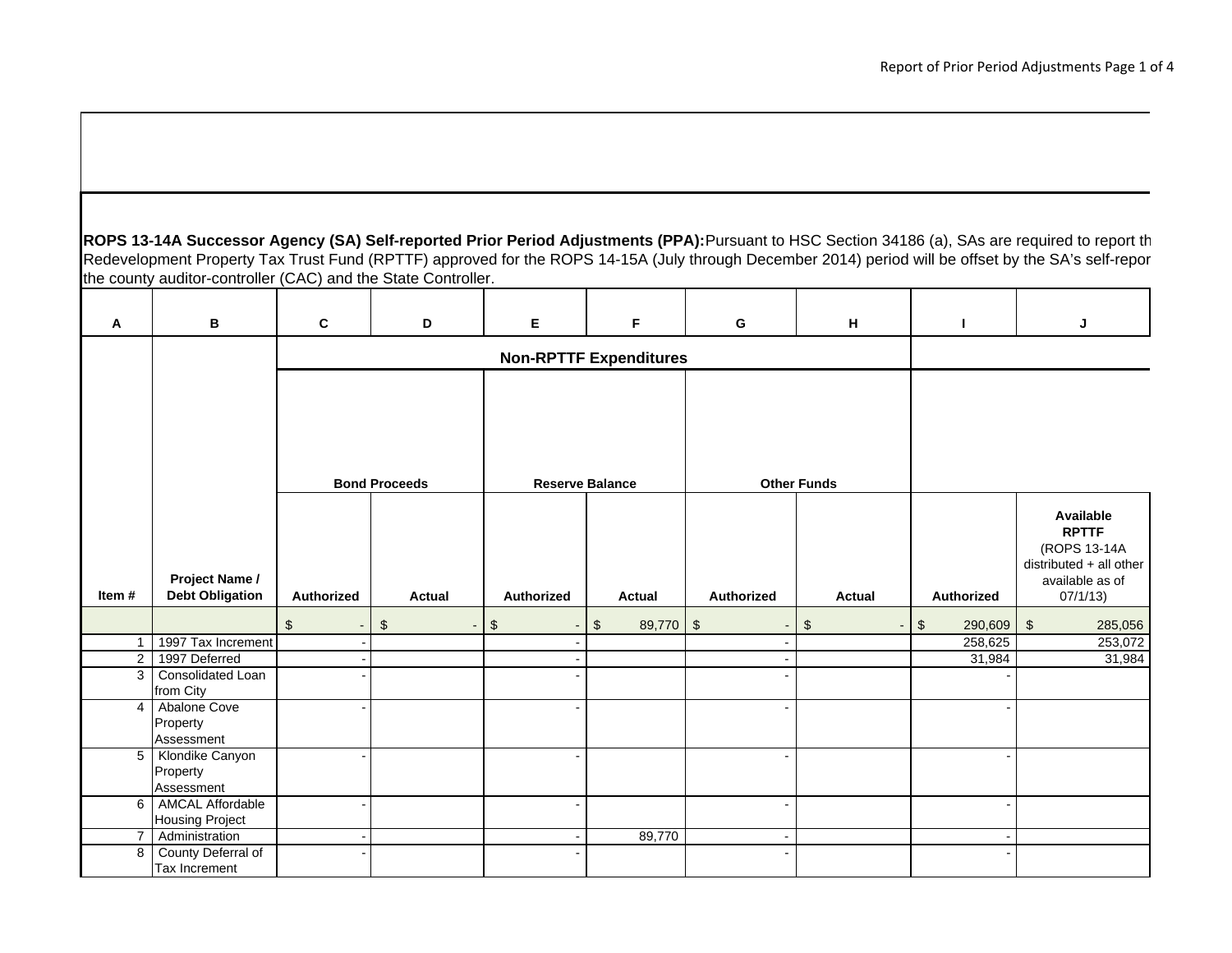#### **Recognized Obligation Payment Schedule (ROPS) 14-15A - Report of Prior Period Adju**

Reported for the ROPS 13-14A (July 1, 2013 through December 31, 2013) Period Pursuant to Health and Safety C (Report Amounts in Whole Dollars)

**ROPS 13-14A Successor A**e differences between their actual available funding and their actual expenditures for the ROPS 13-14A (July through Dec Redevelopment Property Tated ROPS 13-14A prior period adjustment. HSC Section 34186 (a) also specifies that the prior period adjustments self-rep the county auditor-controller

| A              | в                                                 | K                                                 | L                     | M                                                                        | N                         | O                                                                                                   | P                                          | Q             |  |  |  |  |  |
|----------------|---------------------------------------------------|---------------------------------------------------|-----------------------|--------------------------------------------------------------------------|---------------------------|-----------------------------------------------------------------------------------------------------|--------------------------------------------|---------------|--|--|--|--|--|
|                |                                                   |                                                   |                       |                                                                          | <b>RPTTF Expenditures</b> |                                                                                                     |                                            |               |  |  |  |  |  |
|                |                                                   | Non-Admin                                         |                       |                                                                          | <b>Admin</b>              |                                                                                                     |                                            |               |  |  |  |  |  |
| Item #         | Project Name /<br><b>Debt Obligation</b>          | Net Lesser of<br>Authorized /<br>Available        | <b>Actual</b>         | <b>Difference</b><br>(If K is less than L,<br>the difference is<br>zero) | <b>Authorized</b>         | Available<br><b>RPTTF</b><br>(ROPS 13-14A<br>distributed + all other<br>available as of<br>07/1/13) | Net Lesser of<br>Authorized /<br>Available | <b>Actual</b> |  |  |  |  |  |
|                |                                                   | \$<br>285,056                                     | $\sqrt{3}$<br>290,609 | $\boldsymbol{\mathsf{S}}$<br>$\blacksquare$                              | 100,000<br>\$             | \$<br>100,000                                                                                       | $\sqrt[6]{3}$<br>$100,000$ \$              |               |  |  |  |  |  |
| $\mathbf{1}$   | 1997 Tax Increment                                | $\sqrt[6]{3}$<br>253,072                          | $258,625$ \$          |                                                                          |                           |                                                                                                     |                                            |               |  |  |  |  |  |
| $\overline{2}$ | 1997 Deferred                                     | $\overline{\mathcal{S}}$<br>31,984                | $31,984$ \$           |                                                                          |                           |                                                                                                     |                                            |               |  |  |  |  |  |
| 3              | Consolidated Loan<br>from City                    | $\boldsymbol{\mathsf{S}}$                         |                       | $\mathcal{S}$                                                            |                           |                                                                                                     |                                            |               |  |  |  |  |  |
| $\overline{4}$ | Abalone Cove<br>Property<br>Assessment            | \$                                                |                       | $\sqrt[6]{\frac{1}{2}}$                                                  |                           |                                                                                                     |                                            |               |  |  |  |  |  |
| $\overline{5}$ | Klondike Canyon<br>Property<br>Assessment         | $\sqrt[6]{\frac{1}{2}}$                           |                       | $\sqrt[6]{\frac{1}{2}}$                                                  |                           |                                                                                                     |                                            |               |  |  |  |  |  |
| 6              | <b>AMCAL Affordable</b><br><b>Housing Project</b> | $\, \, \raisebox{12pt}{$\scriptstyle \$}$         |                       | $\mathfrak{S}$                                                           |                           |                                                                                                     |                                            |               |  |  |  |  |  |
| $\overline{7}$ | Administration                                    | $\overline{\mathbf{e}}$                           |                       | $\boldsymbol{\theta}$                                                    |                           |                                                                                                     |                                            |               |  |  |  |  |  |
| 8              | County Deferral of<br>Tax Increment               | $\, \, \raisebox{-1.5pt}{\text{\circle*{1.5}}}\,$ |                       | $\overline{\mathcal{S}}$                                                 |                           |                                                                                                     |                                            |               |  |  |  |  |  |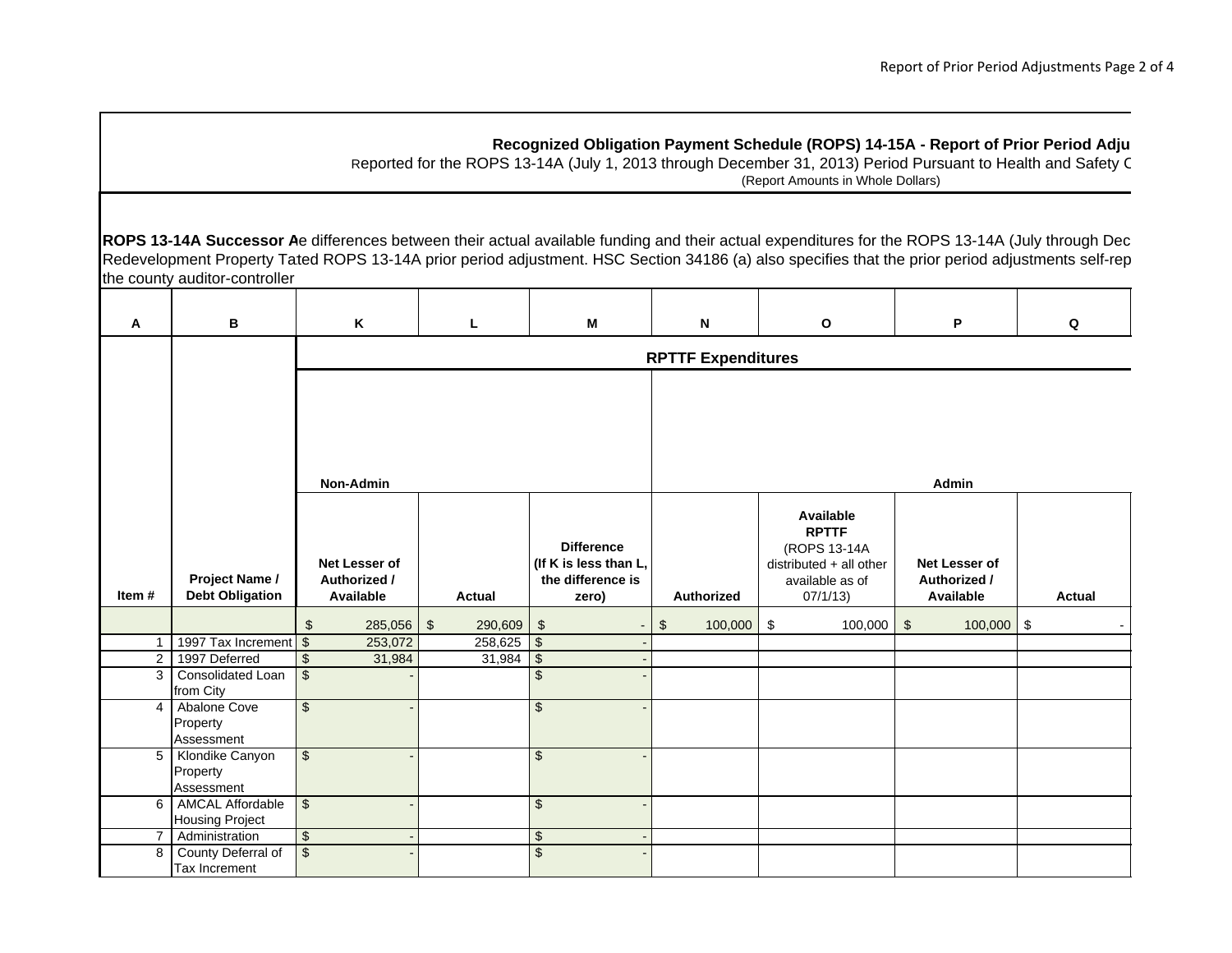|                |                                                | stments<br>Code (HSC) section 34186 (a)                                                                   |                                                                                                                                                  |                    |                                                                                                                 |              |                                                                                                                                                            |  |  |  |
|----------------|------------------------------------------------|-----------------------------------------------------------------------------------------------------------|--------------------------------------------------------------------------------------------------------------------------------------------------|--------------------|-----------------------------------------------------------------------------------------------------------------|--------------|------------------------------------------------------------------------------------------------------------------------------------------------------------|--|--|--|
|                | the county auditor-controller                  |                                                                                                           | ROPS 13-14A Successor Aember 2013) period. The amount of<br>Redevelopment Property Taorted by SAs are subject to audit by                        |                    | as a lump sum.                                                                                                  |              | ROPS 13-14A CAC PPA: To be completed by the C<br>the CAC. Note that CACs will need to enter their ow<br>calculate the PPA. Also note that the admin amount |  |  |  |
| Α              | В<br>$\mathbf{s}$<br>R                         |                                                                                                           |                                                                                                                                                  | T                  | U                                                                                                               | $\mathbf{V}$ | W                                                                                                                                                          |  |  |  |
|                |                                                |                                                                                                           |                                                                                                                                                  |                    | <b>RF</b>                                                                                                       |              |                                                                                                                                                            |  |  |  |
| Item #         | Project Name /<br><b>Debt Obligation</b>       | <b>Difference</b><br>(If total actual<br>exceeds total<br>authorized, the<br>total difference is<br>zero) | <b>Net SA Non-Admin</b><br>and Admin PPA<br>(Amount Used to<br>Offset ROPS 14-15A<br><b>Requested RPTTF)</b><br><b>Net Difference</b><br>$(M+R)$ | <b>SA Comments</b> | <b>Non-Admin CAC</b><br>Net Lesser of<br>Authorized /<br><b>Available</b><br><b>Actual</b><br><b>Difference</b> |              |                                                                                                                                                            |  |  |  |
|                |                                                | $\sqrt[6]{2}$<br>$100,000$ \$                                                                             | 100,000                                                                                                                                          |                    |                                                                                                                 |              | \$                                                                                                                                                         |  |  |  |
| $\mathbf{1}$   | 1997 Tax Increment                             |                                                                                                           | \$                                                                                                                                               |                    |                                                                                                                 |              |                                                                                                                                                            |  |  |  |
| $\overline{2}$ | 1997 Deferred                                  |                                                                                                           | \$                                                                                                                                               |                    |                                                                                                                 |              |                                                                                                                                                            |  |  |  |
| 3              | Consolidated Loan<br>from City                 |                                                                                                           | \$                                                                                                                                               |                    |                                                                                                                 |              |                                                                                                                                                            |  |  |  |
| 4              | Abalone Cove<br>Property<br>Assessment         |                                                                                                           | \$                                                                                                                                               |                    |                                                                                                                 |              |                                                                                                                                                            |  |  |  |
|                | 5 Klondike Canyon<br>Property<br>Assessment    |                                                                                                           | \$                                                                                                                                               |                    |                                                                                                                 |              |                                                                                                                                                            |  |  |  |
|                | 6   AMCAL Affordable<br><b>Housing Project</b> |                                                                                                           | $\sqrt[6]{\frac{1}{2}}$                                                                                                                          |                    |                                                                                                                 |              |                                                                                                                                                            |  |  |  |
| 7              | Administration                                 |                                                                                                           | \$                                                                                                                                               |                    |                                                                                                                 |              |                                                                                                                                                            |  |  |  |
| 8              | County Deferral of<br><b>Tax Increment</b>     |                                                                                                           | $\mathfrak{L}$                                                                                                                                   |                    |                                                                                                                 |              |                                                                                                                                                            |  |  |  |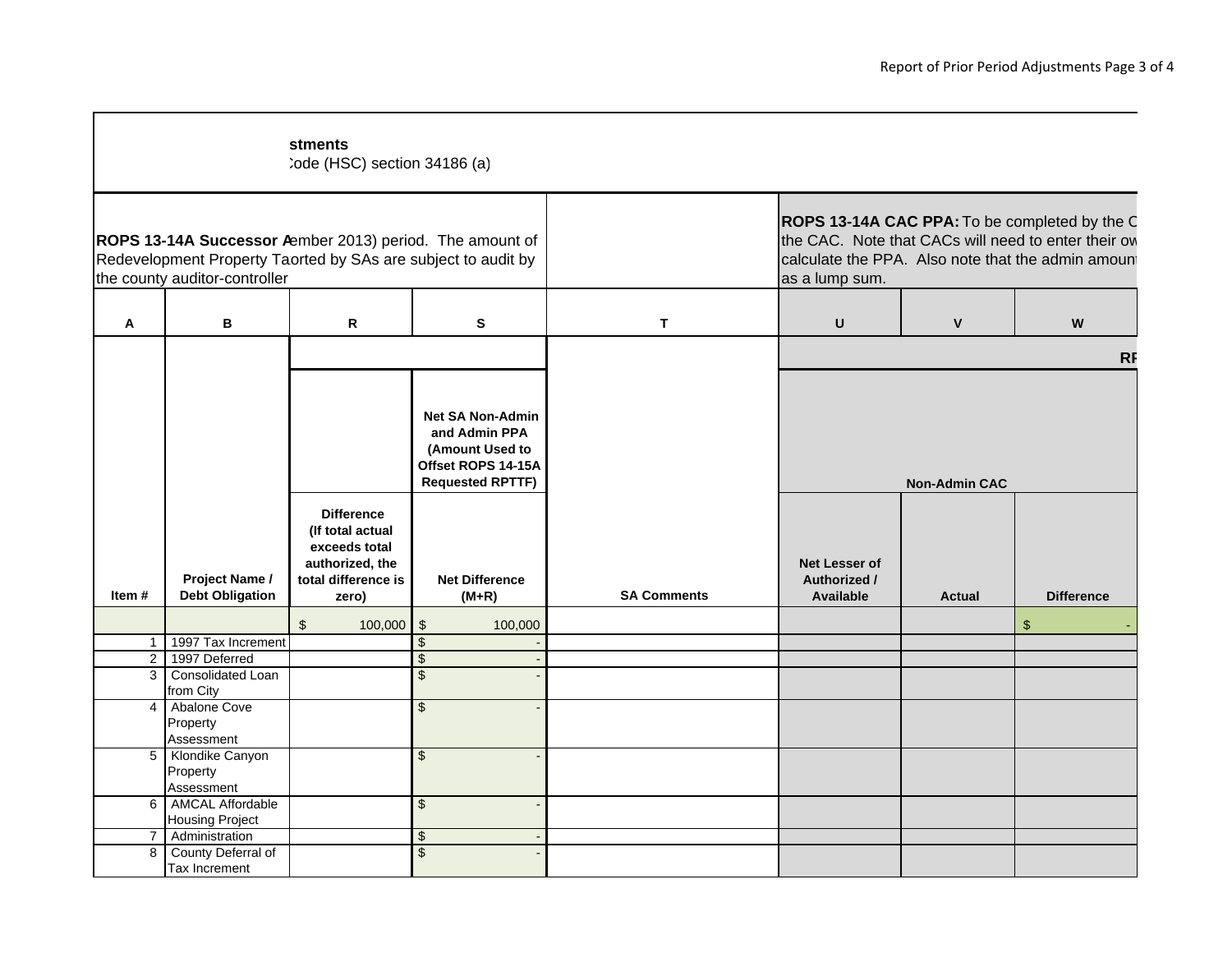|                |                                                                                                                                 | AC upon submittal of the ROPS 14-15A by the SA to Finance and |                  |                   |                                                                                                                          |                     |
|----------------|---------------------------------------------------------------------------------------------------------------------------------|---------------------------------------------------------------|------------------|-------------------|--------------------------------------------------------------------------------------------------------------------------|---------------------|
|                |                                                                                                                                 |                                                               |                  |                   | ROPS 13-14A Successor An formulas at the line item level pursuant to the manner in which they                            |                     |
|                | Redevelopment Property Tals do not need to be listed at the line item level and may be entered<br>the county auditor-controller |                                                               |                  |                   |                                                                                                                          |                     |
|                |                                                                                                                                 |                                                               |                  |                   |                                                                                                                          |                     |
| Α              | B                                                                                                                               | X                                                             | Y                | z                 | AA                                                                                                                       | AB                  |
|                |                                                                                                                                 | <b>TTF Expenditures</b>                                       |                  |                   |                                                                                                                          |                     |
|                |                                                                                                                                 |                                                               | <b>Admin CAC</b> |                   | Net CAC Non-<br><b>Admin and Admin</b><br><b>PPA</b><br>(Amount Used to<br>Offset ROPS 14-15A<br><b>Requested RPTTF)</b> |                     |
|                | Project Name /                                                                                                                  | Net Lesser of<br>Authorized /                                 |                  |                   |                                                                                                                          |                     |
| Item#          | <b>Debt Obligation</b>                                                                                                          | <b>Available</b>                                              | <b>Actual</b>    | <b>Difference</b> | <b>Net Difference</b>                                                                                                    | <b>CAC Comments</b> |
|                |                                                                                                                                 |                                                               |                  | $\frac{1}{2}$     | $\boldsymbol{\mathsf{S}}$                                                                                                |                     |
| 1 <sup>1</sup> | 1997 Tax Increment                                                                                                              |                                                               |                  |                   |                                                                                                                          |                     |
| 3 <sup>1</sup> | 2 1997 Deferred<br>Consolidated Loan                                                                                            |                                                               |                  |                   |                                                                                                                          |                     |
|                | from City                                                                                                                       |                                                               |                  |                   |                                                                                                                          |                     |
| $\overline{4}$ | Abalone Cove<br>Property<br>Assessment                                                                                          |                                                               |                  |                   |                                                                                                                          |                     |
|                | 5 Klondike Canyon<br>Property<br>Assessment                                                                                     |                                                               |                  |                   |                                                                                                                          |                     |
|                | 6 AMCAL Affordable<br><b>Housing Project</b>                                                                                    |                                                               |                  |                   |                                                                                                                          |                     |
| 7 <sup>1</sup> | Administration                                                                                                                  |                                                               |                  |                   |                                                                                                                          |                     |
| $\overline{8}$ | County Deferral of<br>Tax Increment                                                                                             |                                                               |                  |                   |                                                                                                                          |                     |

 $\blacksquare$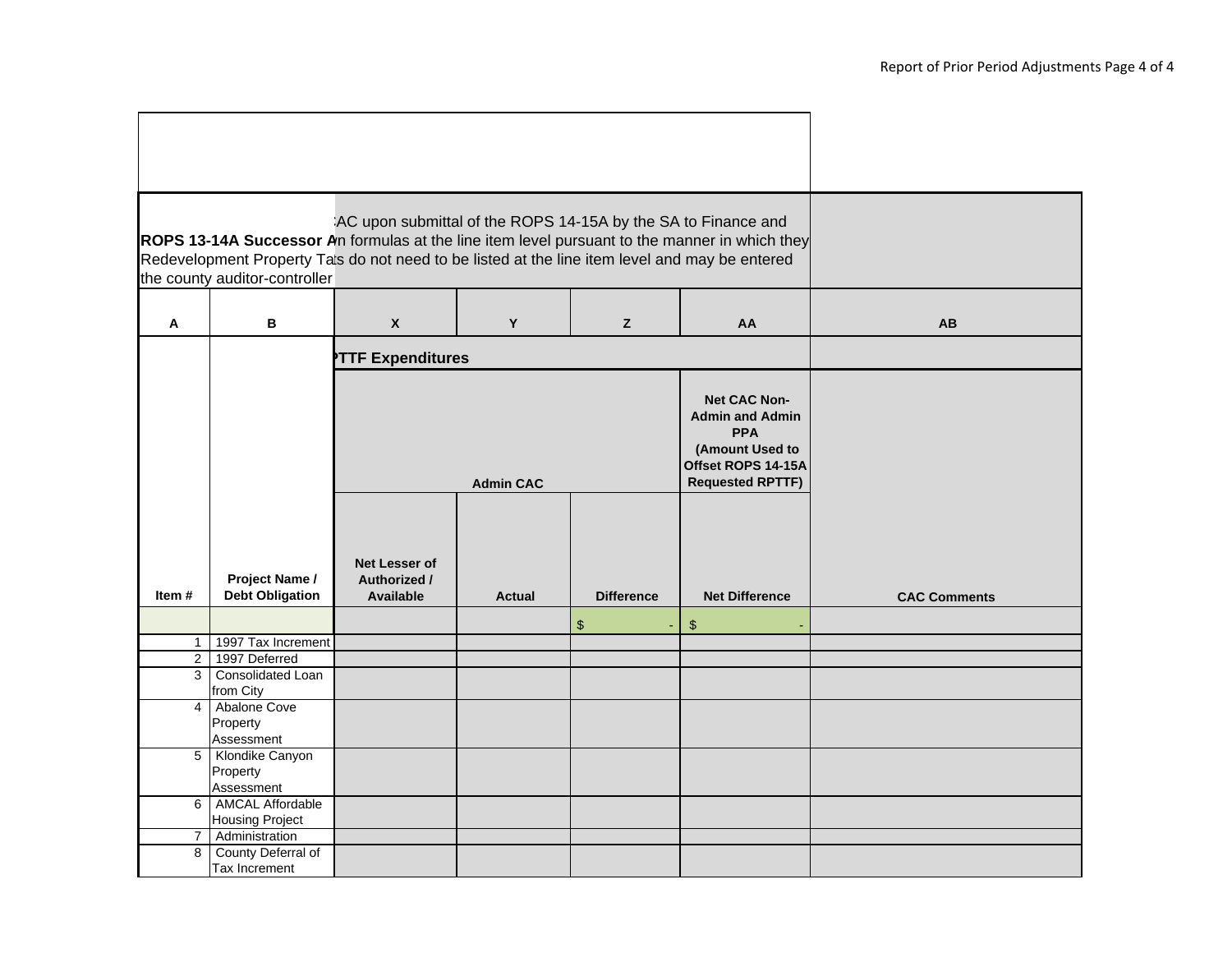| Recognized Obligation Payment Schedule 14-15A - Notes<br>July 1, 2014 through December 31, 2014 |                       |  |  |  |  |  |  |  |
|-------------------------------------------------------------------------------------------------|-----------------------|--|--|--|--|--|--|--|
| Item #                                                                                          | <b>Notes/Comments</b> |  |  |  |  |  |  |  |
|                                                                                                 |                       |  |  |  |  |  |  |  |
|                                                                                                 |                       |  |  |  |  |  |  |  |
|                                                                                                 |                       |  |  |  |  |  |  |  |
|                                                                                                 |                       |  |  |  |  |  |  |  |
|                                                                                                 |                       |  |  |  |  |  |  |  |
|                                                                                                 |                       |  |  |  |  |  |  |  |
|                                                                                                 |                       |  |  |  |  |  |  |  |
|                                                                                                 |                       |  |  |  |  |  |  |  |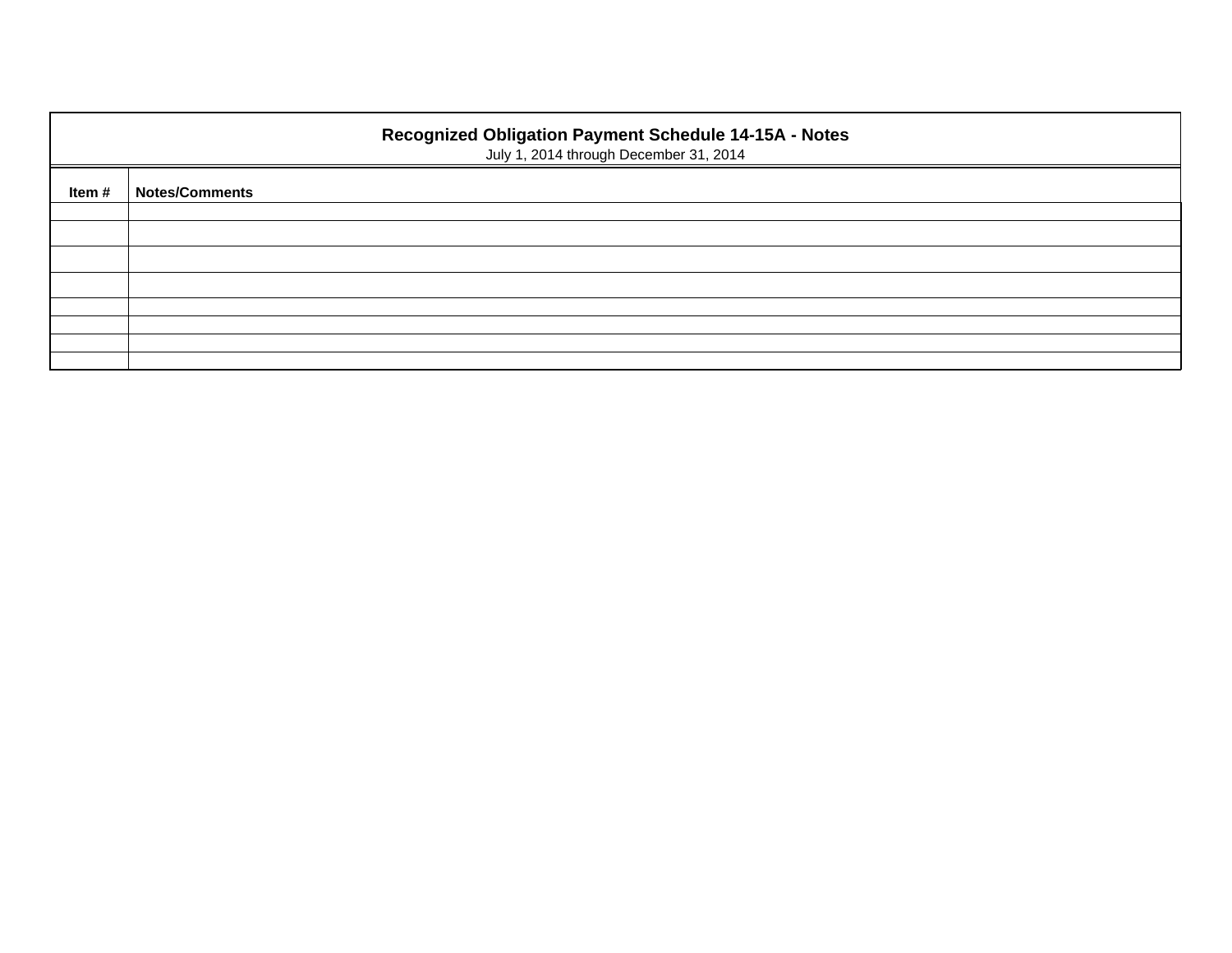### **RESOLUTION NO. OB 2013-09**

#### **A RESOLUTION OF THE OVERSIGHT BOARD OF THE SUCCESSOR AGENCY TO THE RANCHO PALOS VERDES REDEVELOPMENT AGENCY MAKING A FINDING THAT THE CONSOLIDATED LOAN AGREEMENT BETWEEN THE FORMER RANCHO PALOS VERDES REDEVELOPMENT AGENCY AND THE CITY OF RANCHO PALOS VERDES WAS FOR LEGITIMATE REDEVELOPMENT PURPOSES, DETERMINING THAT ADOPTION OF THIS RESOLUTION IS EXEMPT FROM THE CALIFORNIA ENVIRONMENTAL QUALITY ACT, AND TAKING CERTAIN ACTIONS IN CONNECTION THEREWITH**

#### RECITALS:

A. Pursuant to Health and Safety Code Section 34171(d), enforceable obligations of the former Rancho Palos Verdes Redevelopment Agency ("Former Agency") do not include the Consolidated Loan Agreement between the City of Rancho Palos Verdes and the Former Agency presented to the Oversight Board at this meeting ("Loan Agreement"), which Loan Agreement is invalid and shall not be binding on the Successor Agency to the Rancho Palos Verdes Redevelopment Agency ("Successor Agency") commencing on June 28, 2011.

B. Pursuant to Health and Safety Code Section 34191.4, notwithstanding Health and Safety Code Section 34171(d), upon the Successor Agency's receipt of a finding of completion from the California Department of Finance ("DOF") and approval of the Oversight Board, the Loan Agreement shall be deemed to be an enforceable obligation provided that the Oversight Board makes a finding that the Loan Agreement was for legitimate redevelopment purposes.

C. Pursuant to Health and Safety Code Section 34179.7, DOF issued a finding of completion to the Successor Agency on April 26, 2013.

D. Pursuant to Health and Safety Code Section 34191.4, if the Oversight Board approves the Loan Agreement, the Successor Agency subsequently will submit a repayment schedule to the Oversight Board for its consideration.

E. Staff of the Successor Agency has presented to the Oversight Board information regarding the purpose of the Loan Agreement, including the Redevelopment Plan for Project Area No. 1 and the Loan Agreement.

#### **NOW, THEREFORE, THE OVERSIGHT BOARD OF THE SUCCESSOR AGENCY TO THE RANCHO PALOS VERDES REDEVELOPMENT AGENCY HEREBY FINDS, DETERMINES, RESOLVES, AND ORDERS AS FOLLOWS:**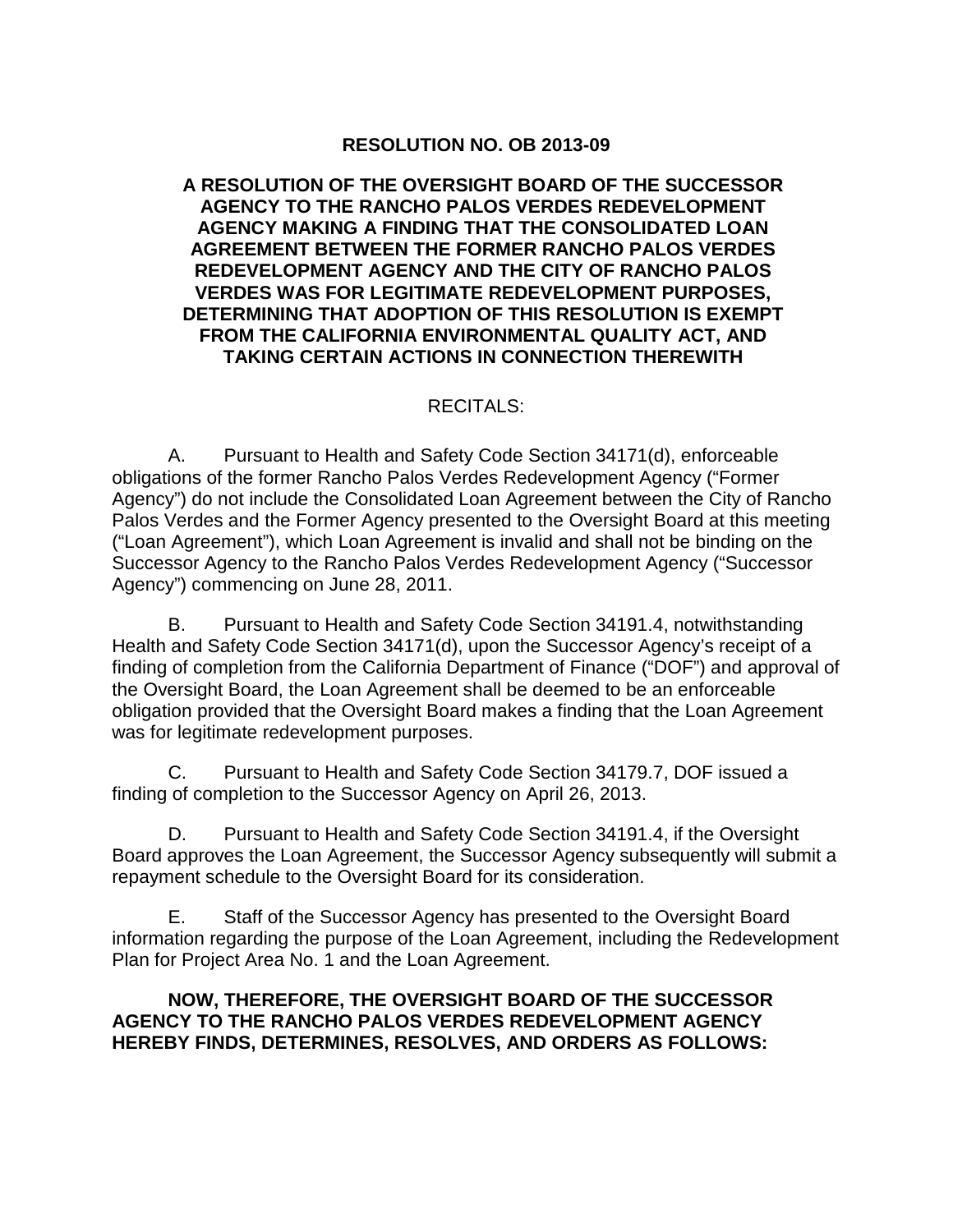Section 1. The above recitals are true and correct and are a substantive part of this Resolution.

Section 2. This Resolution is adopted pursuant to Health and Safety Code Section 34191.4.

Section 3. Based upon information presented by Staff of the Successor Agency regarding the purpose of the Loan Agreement and the representations of staff and legal counsel of the Successor Agency with respect to the Loan Agreement including the representations below that were made to the Oversight Board, the Oversight Board hereby finds that the Loan Agreement was for legitimate redevelopment purposes.

A. All documents necessary for the Oversight Board to makes the finding have been provided.

B. No documents relevant to the Oversight Board finding have been omitted from presentation to the Oversight Board.

C. The documents presented to the Oversight Board on December 11, 2013 support the Oversight Board's finding.

Section 4. The staff of the Successor Agency is hereby directed to transmit to DOF this Resolution together with written notice and information regarding the action taken by this Resolution. Such notice to DOF shall be provided by electronic means and in a manner of DOF's choosing.

Section 5. The staff of the Successor Agency is hereby authorized and directed to prepare a repayment schedule for consideration by the Oversight Board.

Section 6. This Resolution has been reviewed with respect to the applicability of the California Environmental Quality Act (Public Resources Code Section 21000 *et seq*.) ("CEQA"). Pursuant to the State CEQA Guidelines (14 Cal. Code Regs. 15000 *et seq*.)(the "Guidelines"), the Oversight Board has determined that adoption of this Resolution is not a project pursuant to CEQA and is exempt therefrom because it is an organizational or administrative activity of government that will not result in direct or indirect physical changes in the environment (Guidelines Section 15378(b)(5)). Further, it can be seen with certainty that there is no possibility that adoption of this Resolution may have a significant effect on the environment, and thus the action is exempt from CEQA (Guidelines Section 15061(b)(3)). Staff of the Successor Agency is hereby directed to prepare and post a notice of exemption pursuant to Guidelines Section 15062.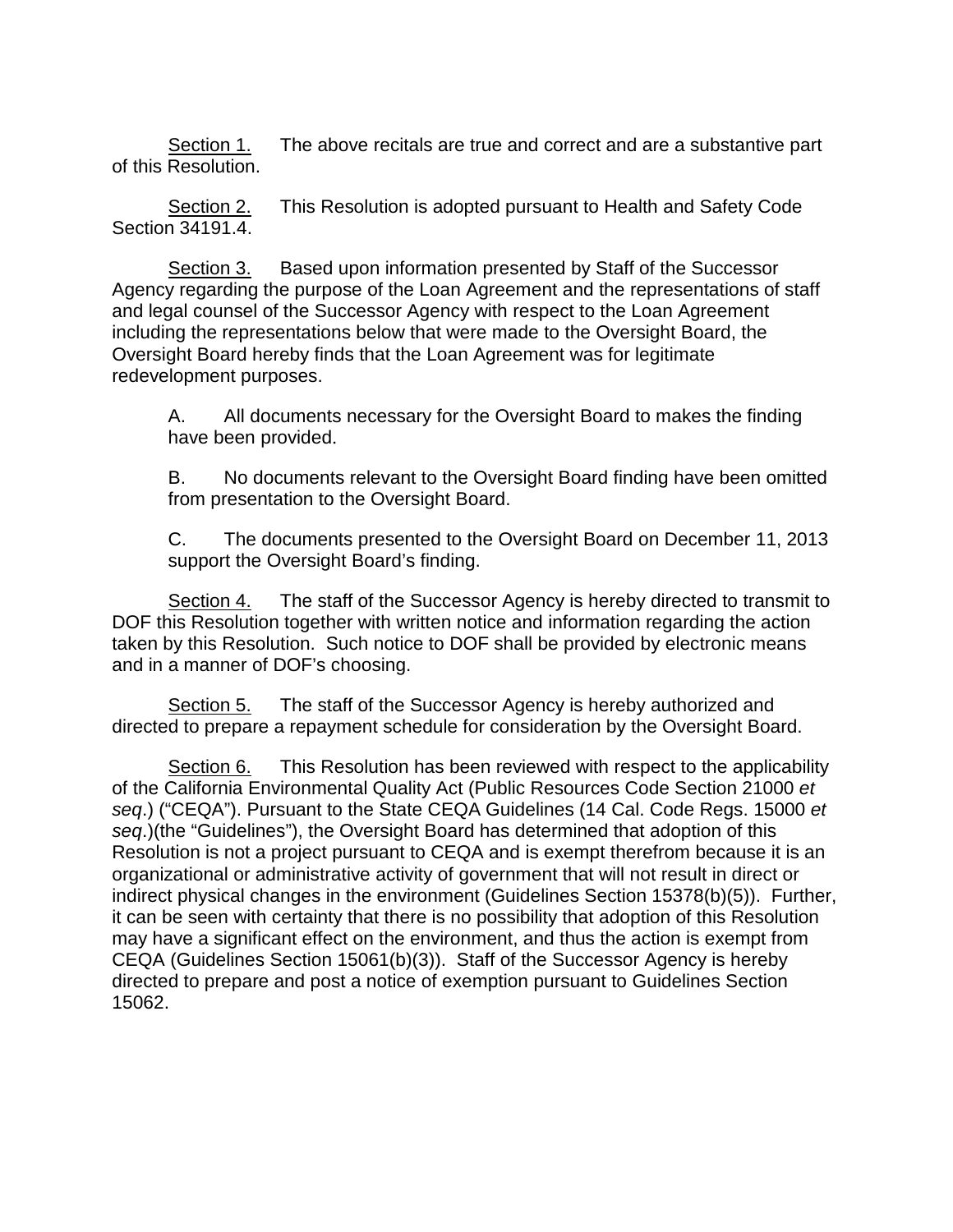**PASSED, APPROVED, AND ADOPTED** this 11th day of December, 2013.

\_\_\_\_\_\_\_\_\_\_\_\_\_\_\_\_\_\_\_\_\_\_\_\_\_\_\_\_\_\_\_\_\_\_\_\_ Chair

ATTEST:

\_\_\_\_\_\_\_\_\_\_\_\_\_\_\_\_\_\_ Secretary